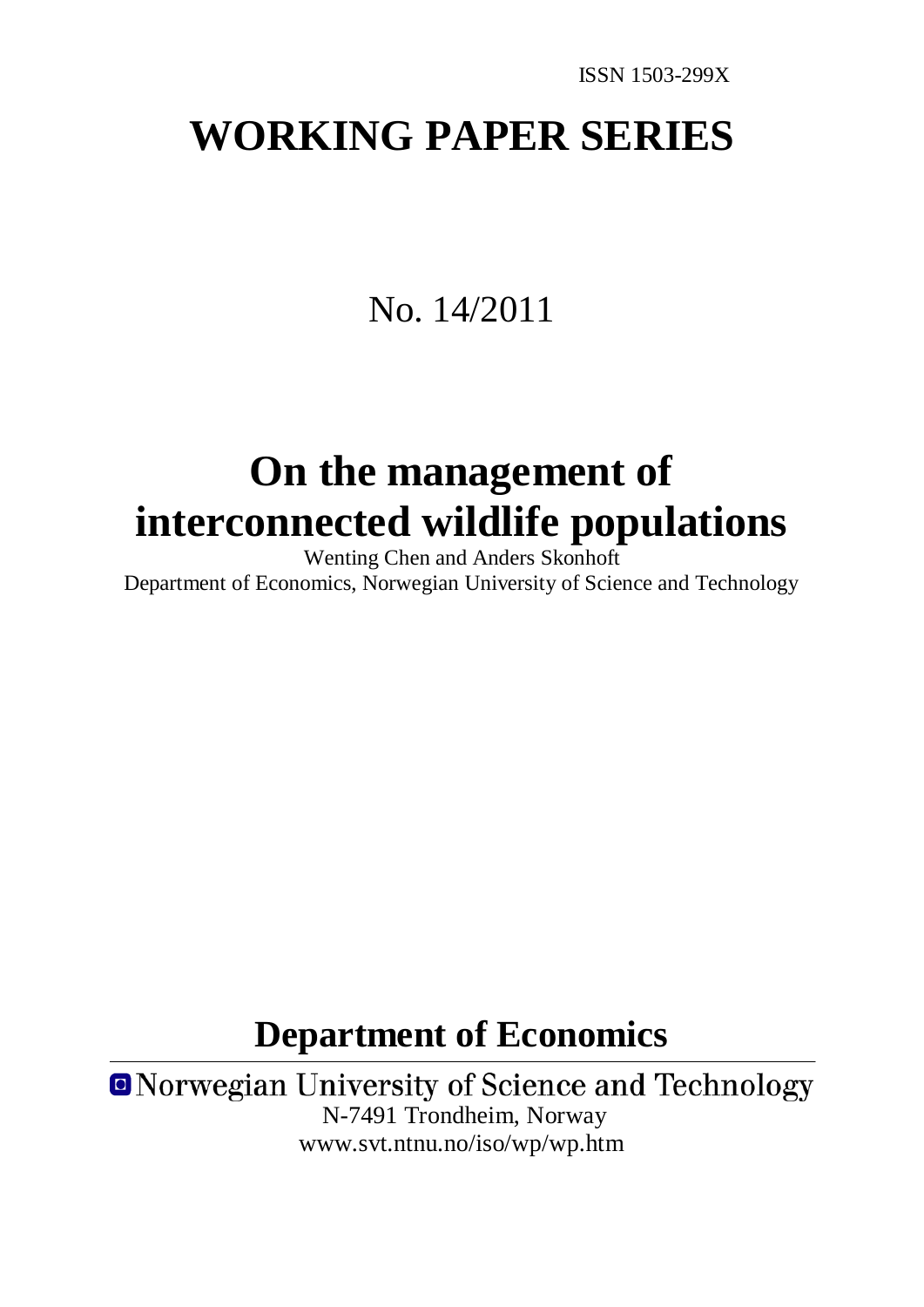## **On the management of interconnected wildlife populations**

Wenting Chen and Anders Skonhoft Department of Economics, Norwegian University of Science and Technology N-7491 Dragvoll-Trondheim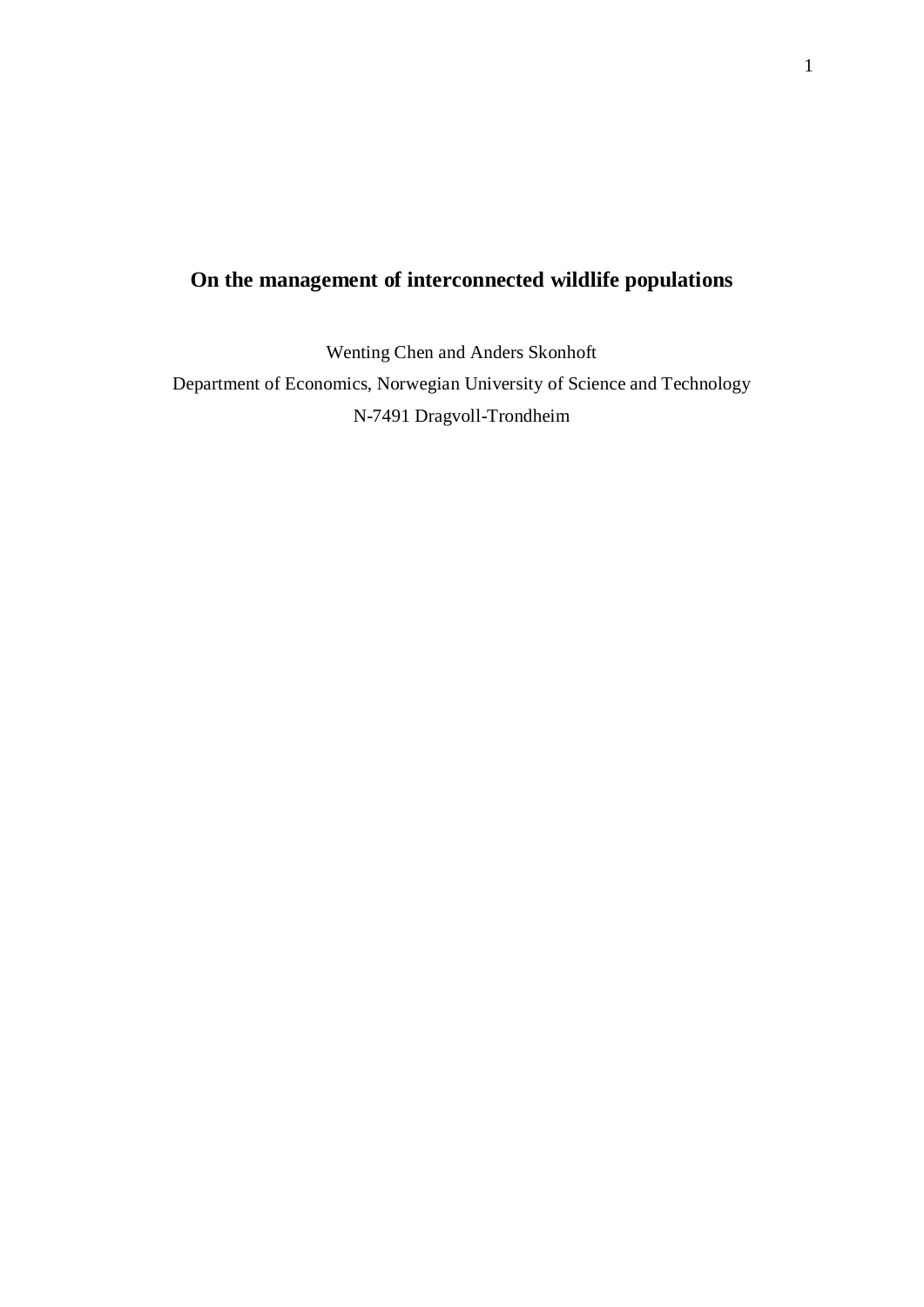## ABSTRACT.

Economic interdependency of wildlife or fish stocks is usually attributed to ecological interdependency, such as predator – prey and competitive relationships, or to density dependent migration of species between different areas. This paper provides another channel for economic interdependency of wildlife where density *in*dependent migration and market price interaction affect the management strategies among different landowners. Management is studied under three market conditions for selling hunting licences: price taking behaviour, monopoly market and duopoly market. Harvesting of the Scandinavian moose is used as an example. The paper provides several results on how economic interdependency works through the migration pattern. When a duopoly market is introduced, hunting license price interaction among the landowners plays an additional role in determining the optimal harvesting strategy.

KEY WORDS: wildlife management, moose, migration, grazing damage, market structure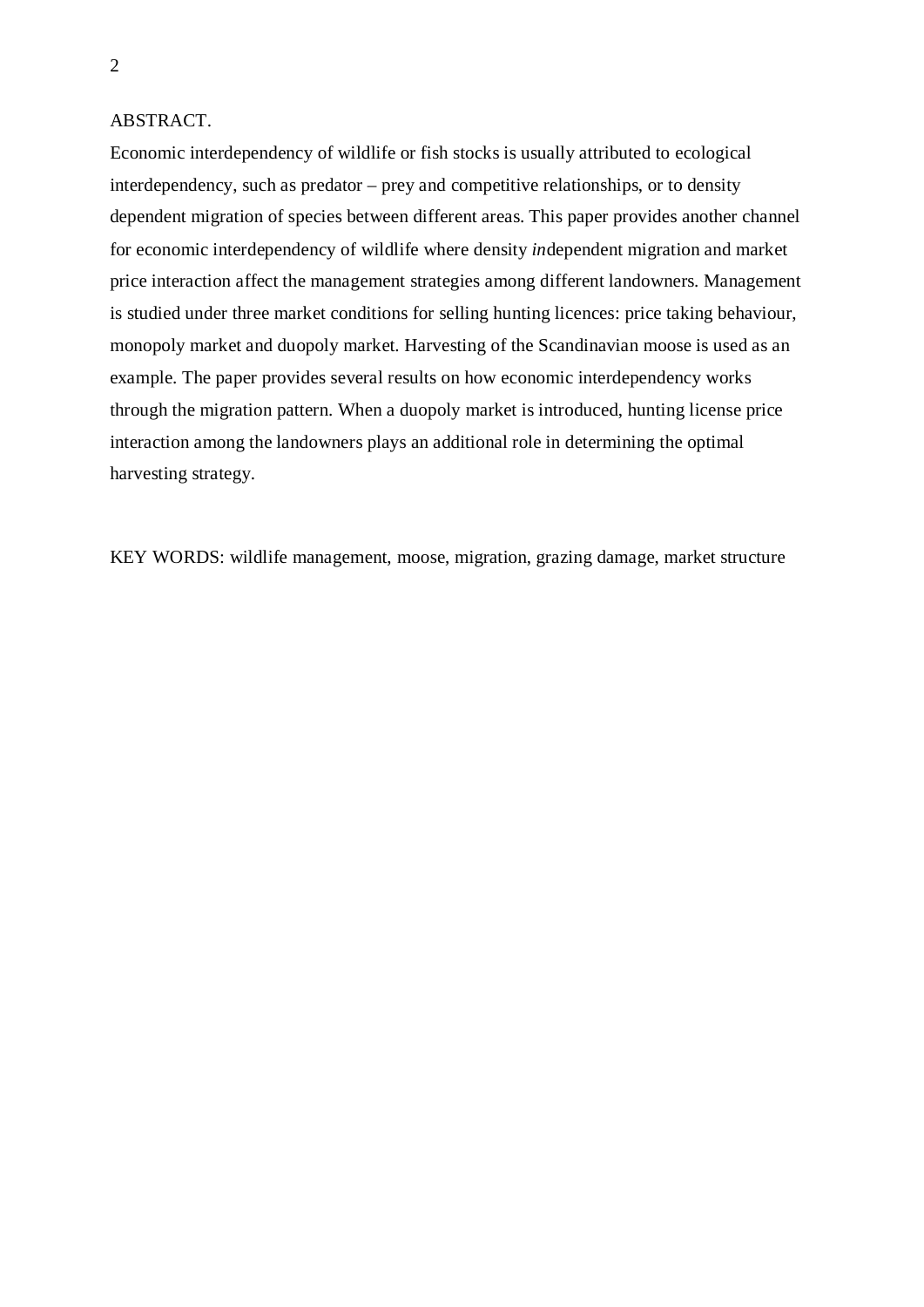## **1. Introduction**

In most models with *ecological* interdependency, such as predator-prey models and models of competition, there is also *economic* interdependency; that is, the (optimal) exploitation of one species, e.g., a fish stock, influences the exploitation of the other species, and *vice versa* (e.g., Hannesson [1983] and Clark [1990] ). If these species are managed by different agents, there will also be economic interdependency between the agents. We find the same situation if wildlife or fish stocks disperse in a density dependent manner between different areas, or patches, managed by different owners (e.g., Conrad [1999], Sanchirico and Wilen [2001], Armstrong and Skonhoft [2005]). Economic interdependency also can occur even without any direct biological, or ecological, connections. This may happen when, for example, a migratory fish stock is exploited sequentially over the year cycle by different agents (e.g., Charles and Reed [1985]), or in fisheries with imperfect selectivity (Clark [1990], Ch. 10). Another example is when two agents are supplying fish or wildlife products to a common market where the harvested products interact in the market (e.g., Halsema and Withagen [2008]). The same may happen in various payment for environmental service (PES) situations, for example, when the payment for conserving a wildlife species is related to the stock abundance and where the resource owner uses the size of the PES strategically (e.g., Staahler [1996], Bulte and van Kooten [2002]).

In this paper, we show that economic interdependency also may occur even when animal species migrate in a density *in*dependent manner between different areas. The particular case under study is Scandinavian moose hunting, where the moose frequently migrate between different areas over the annual cycle, depending on snow and forage conditions, and are subject to hunting by different landowners. The most common migratory pattern among moose is density *in*dependent; that is, the migration, or dispersal, is not contingent upon species density in the various areas (Saether *et al*. [1992]). Moose are valuable in the hunting season, which takes place in the fall, but cause browsing damage to forest products during the winter. Therefore, the moose provides value but is also a pest. It is the browsing damage that may create an economic interdependency between different landowners. The moose is one example of a species migratory pattern that occurs seasonally over the year and is more or less density independent. The wildebeest migration in the Serengeti-Mara ecosystem is a famous example of such a pattern (e.g., Sinclair and Arcese [1995]).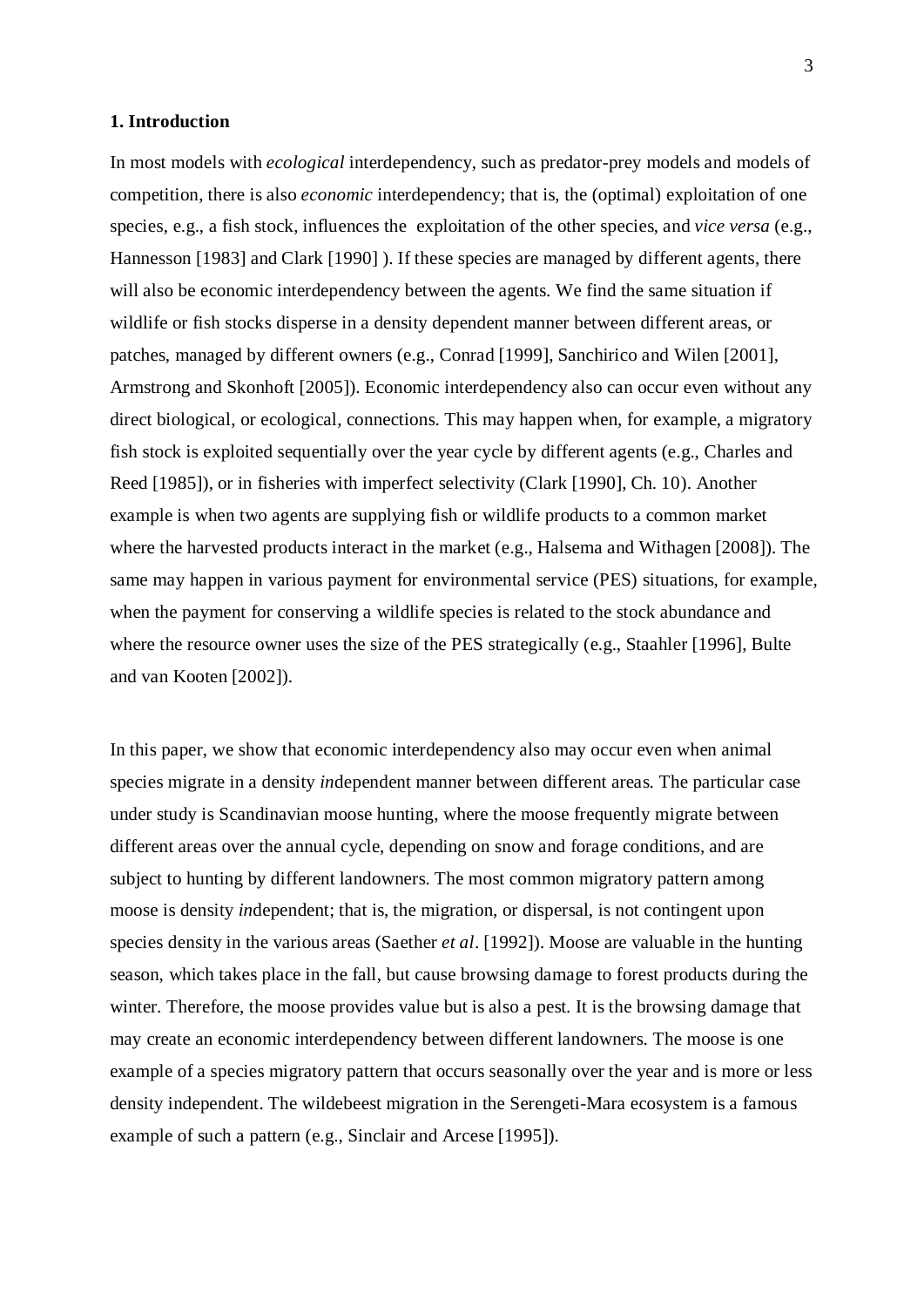The scope of this paper is to study the degree and strength of such economic interdependencies under different market and damage cost assumptions. Two landowners and two moose subpopulations are considered. The core of the biological model, describing harvest, natural growth and migration, draws on Skonhoft and Olaussen [2005], and a continuous time version of their model is considered. The model is also extended to a dynamic framework where a dynamic open loop game is generated when the market for hunting licences is interconnected (e.g., Dockner *et al.* [2000]). Various economic interdependency situations among the landowners are analysed. In these situations, we assume that both landowners aim to find hunting quotas that maximize present value net benefit, which equals the hunting value minus the forestry damage. Optimal harvest strategies in steady state as well as in transitional dynamics will be studied. The various types of economic interdependency considered have important management implications, as both unidirectional migration and market price interaction play an important role in the harvesting decision. Unified management schemes (the social planner solution) are discussed in Skonhoft and Olaussen [2005] and hence are not covered in this paper. Our model and analysis are closest to that of Halsema and Withagen [2008]. Harvest cost functions in their model and browsing damage cost functions in our model are both density dependent; that is, both models are contingent upon the number of species. The important difference is that we include an additional link through the density independent migration of the animals.

The paper is organised as follows. In section two, the ecological model and the cost and benefit functions of the landowners are presented. We first study two extreme market conditions. The perfect competitive market for selling moose hunting licenses is considered in section three, while monopoly power is analyzed in section four. We find that the classification of the moose as a 'value' or a 'pest' has crucial importance for the dynamics as well as for the steady state analysis in the monopoly case. The moose is considered valuable if the marginal moose harvest revenue is positive, while it is a pest when the harvest revenue is negative. The intermediate situation, duopoly market, which is far more complicated than the two extremes, is analyzed in section five. In section six, we illustrate the various characteristics in these models numerically and consider both transitional dynamics and equilibrium. As the Scandinavian moose typically will be valuable and not a pest, we focus basically on the value case. Finally, section seven concludes the paper.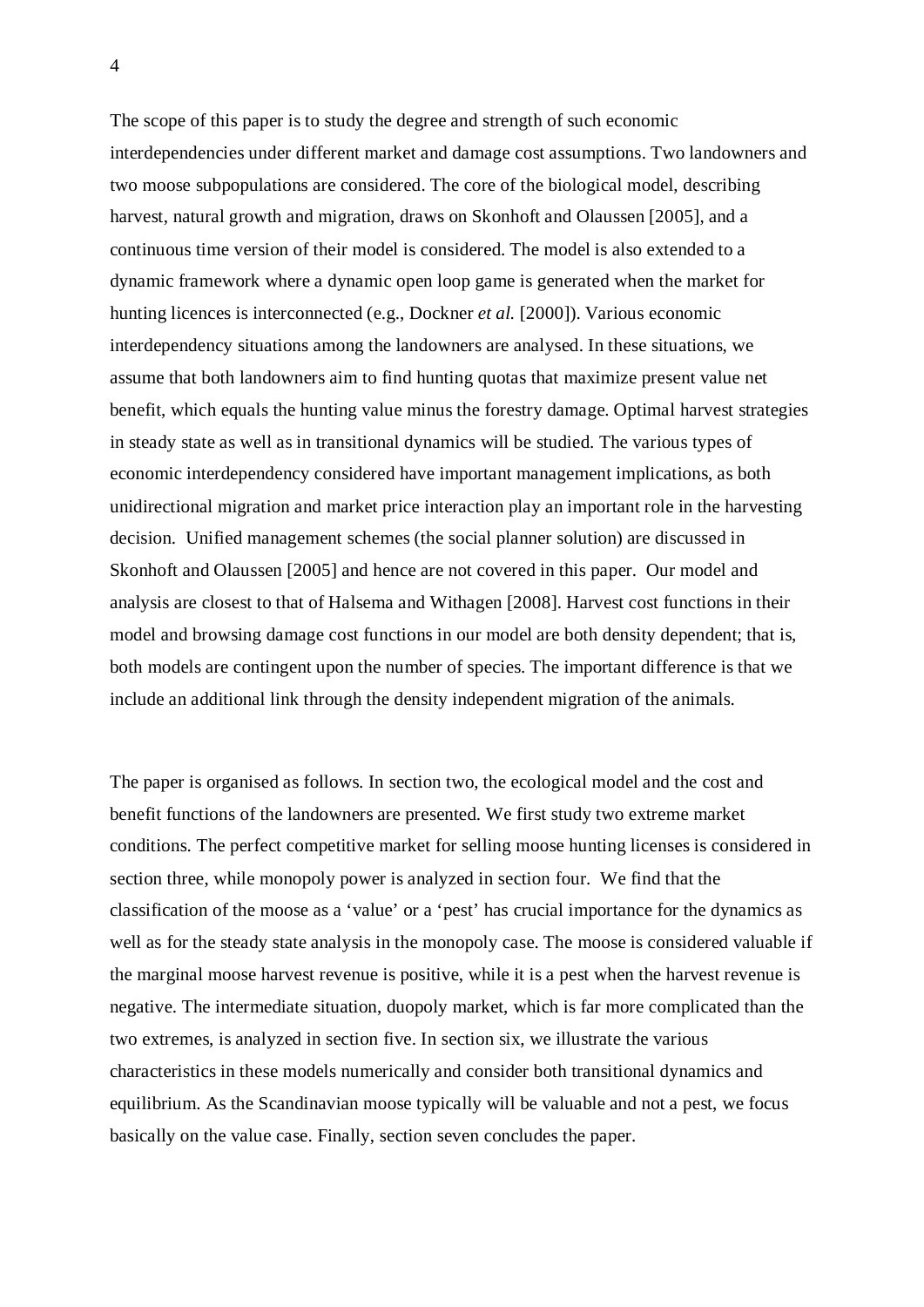## **2. Model**

The moose (*Alces alces*) is the world's largest member of the deer family and is found in the northern forests of North America, Europe and Russia. It is the most important game species in the Scandinavian countries. In Norway and Sweden about 40,000 and 100,000 animals, respectively, are shot every year (Statistics Norway [2011], Svenska Jägerforbundet [2009]). However, the moose population also causes various costs. There is a high incidence of moosevehicle collisions, as well as browsing damage during the winter, when young pine trees are an important food source (e.g., Solstad [2007]). The browsing damage may be considerable in some areas. Because of large spatial variation in densities during the winter season, browsing damage is usually unevenly distributed between different areas. Migration and concentration are two important factors explaining these differences, as some subpopulations tend to leave their summer ranges and browse in specific winter ranges due to snow and forage conditions (Saether *et al.* [1992], Ball *et al.* [2001]). Hence, as hunting takes place in the fall, before yearly migration, there is often an asymmetry between areas obtaining benefit from harvesting and areas with heavy browsing damage.

Two areas, areas 1 and 2, with two different landowners, owners 1 and 2, and two subpopulations of moose, subpopulation 1 and 2, are considered. Both landowners are allowed to issue and sell licenses for hunting on their own land, and the licence fee is paid to the landowners. For subpopulation 1, we use the most common of three migration patterns (distinguished by Saether *et al.* [1992]); this is a distinct and more or less fixed yearly migration pattern between a summer range and a winter range. The migration may be of a rather short distance, possibly between two adjoining areas, or it may be a long distance migration, possibly of several hundred kilometres. Snow, topographical and forage conditions during the winter are of particular importance (Saether *et al.* [1992]). This migration pattern is modelled by letting a fixed (exogenous) fraction of one of the subpopulations migrate during the winter. By convention, we assume that the dispersal runs from area 1 to area 2. These two areas are considered as a closed system in which, after the winter, all the migratory moose return to their summer range. The migration system is the same as that in Skonhoft and Olaussen [2005] where a real life example is also provided. The hunting season is in September/October, before the yearly migration. Harvesting income is therefore directly related to the summer range of the two subpopulations. The migrating fraction of subpopulation 1 causes forestry damage in area 2 during the winter season, but subpopulation 2 does not cause damage in area 1, because it is non-migratory. See Figure 1.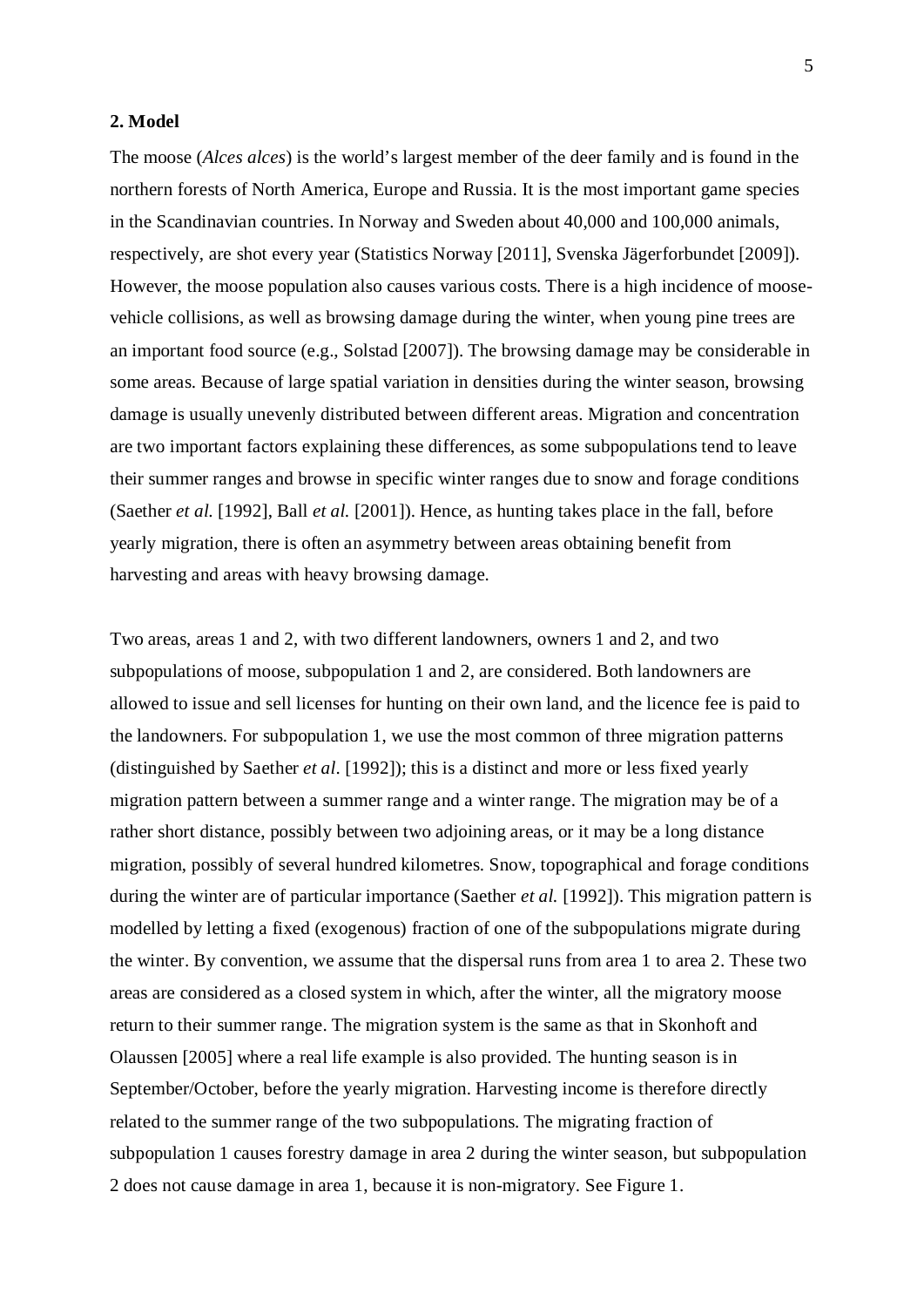### Figure 1 about here

Neglecting any stochastic variations in environment and biology, the equations

<span id="page-6-0"></span>(1)  $dX_1/dt = F(X_1) - h_1$ 

and

<span id="page-6-1"></span>(2) 
$$
dX_2/dt = G(X_2) - h_2
$$

represent the populations dynamics, where  $X_i(i=1,2)$  is size of subpopulation *i*, measured in biomass (or number of animals) at time *t* (time index is omitted),  $h_i$  is harvest, and  $F(X_1)$ and  $G(X_2)$  are density dependent natural growth functions. Natural growth is assumed to be logistic, where  $F(X_1) = rX_1(1 - X_1/K_1)$  is for subpopulation 1 and  $G(X_2) = rX_2(1 - X_2/K_2)$ is for subpopulation 2.  $r > 0$  is the identical intrinsic growth rate and  $K<sub>i</sub> > 0$  is the carrying capacity  $(i = 1, 2)$ , typically depending on the size of the land and habitat productivity. Notice that there is no ecological interdependency between the two subpopulations, as there is no density dependent growth process, due to, e.g., forage competition, during the winter when part of the subpopulations are located within the same area. Generally, there is no evidence of density dependent mortality of the Scandinavian moose (see, e.g., Nilsen at al. [2005]).

The fraction of the population migrating from area 1 to area 2 after hunting season, depending on snow and food conditions, as well as topography and size of the areas, is fixed as  $0 \le \alpha \le 1$ . The migratory population out of area 1 is therefore  $\alpha X_1$  so that the remaining stock browsing in its home range during the winter becomes  $Z_1 = (1 - \alpha)X_1$ .  $Z_2 = X_2 + \alpha X_1$  is the stock browsing in area 2 during the winter season. As already indicated, the forest browsing damage on pine occurs during the winter when other food sources are restricted. The damage is directly related to the number of animals (Skonhoft and Olaussen [2005]; Wam and Hofstad [2007]). The damage cost function may vary between areas due to different quality of the timber stands, or simply because of different forest productivity. Both a linear and a strictly convex function are considered, and the damage function is hence defined as  $D_i(Z_i)$  with  $D_i(0) = 0$ ,  $\partial D_i / \partial Z_i = D_i > 0$  and  $D_i'' \ge 0$  (*i* = 1,2).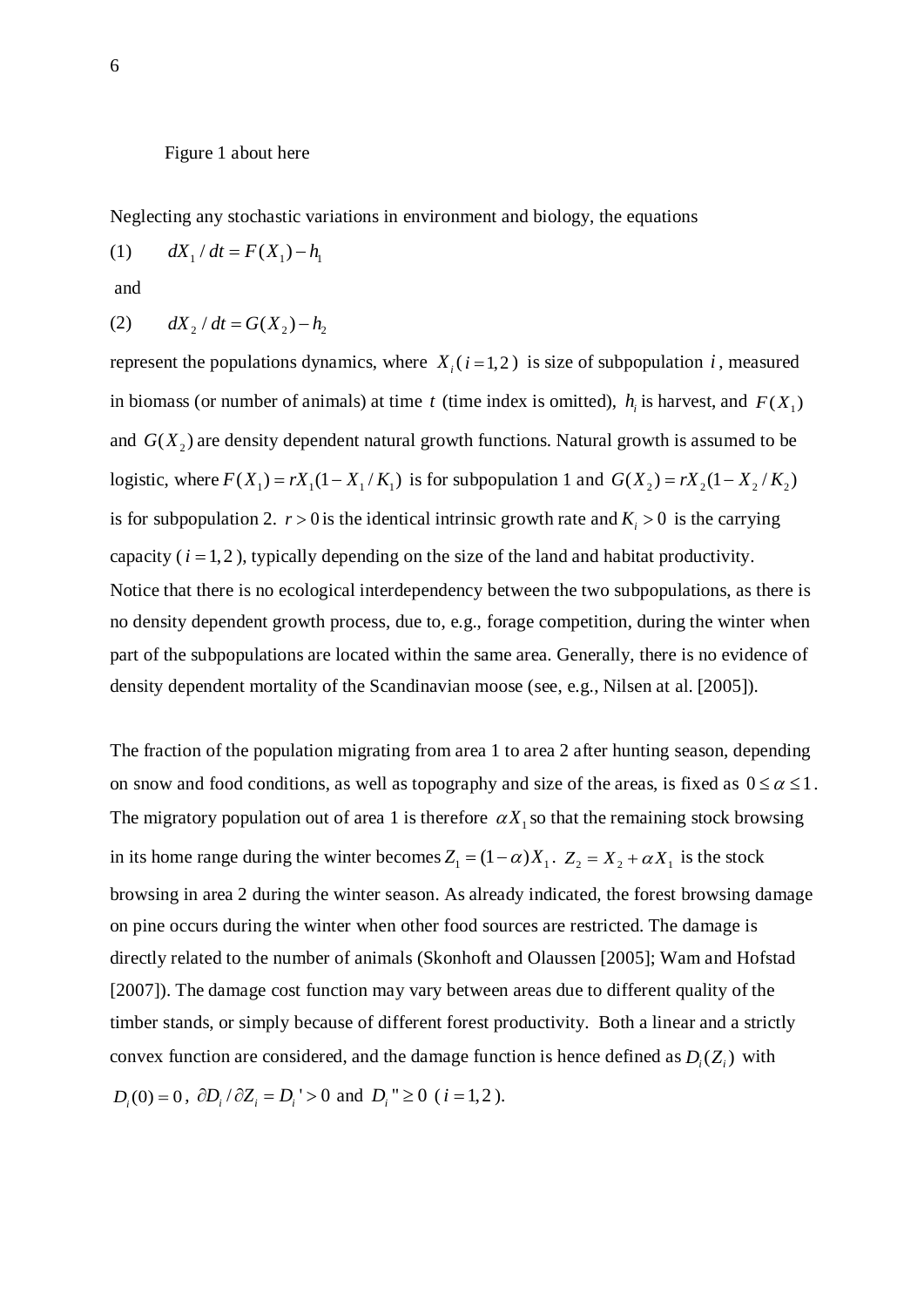When the cost is assumed to account for a fixed fraction of the licence price, the yearly hunting income writes  $P_i h_i$  such that  $P_i$  ( $i = 1, 2$ ) is the 'net' hunting licence price. The hunting licence price may be equal among the landowners, or it may be different due to different market and demand conditions. Two extremes, the market with perfect competition and the market with monopoly power, are considered, with the former situation possibly being the most common market structure in Scandinavia<sup>[1](#page-7-0)</sup>. In addition, market interaction through duopoly is studied. When any further cost and benefit components are neglected<sup>[2](#page-7-1)</sup>, the yearly net benefit for landowner 1 is:

(3) 
$$
\pi_1 = P_1 h_1 - D_1(Z_1) = P_1 h_1 - D_1((1 - \alpha)X_1)
$$

while

(4) 
$$
\pi_2 = P_2 h_2 - D_2(Z_2) = P_2 h_2 - D_2(X_2 + \alpha X_1)
$$

is for landowner 2.

Because of the dispersal, and also because the moose is not only a value but also a pest, there will be economic interdependency between the two landowners. We start by analysing interdependency under the perfect competition assumption.

## **3. Price taking behaviour**

With perfect competition, both owners are price takers and sell hunting licenses at the given market price  $P_1 = P_2 = P$ . When the owners aim to maximize present-value profit, the management problem of owner 1 is to maximize

$$
PV_1 = \int_0^{\infty} \pi_1 e^{-\delta_1 t} dt = \int_0^{\infty} [Ph_1 - D_1((1-\alpha)X_1)] e^{-\delta_1 t} dt
$$
 subject to the animal growth constraint (1).

In a similar manner, the management problem of landowner 2 is to maximize

<span id="page-7-0"></span> $1$  In this paper, we are considering situations where hunting for meat is the main motive. For a more general discussion of institutional arrangements and factors affecting the hunting price, where hunting for trophy is also considered, see Naevdal et al. [2011].<sup>2</sup> As indicated, such costs may include the cost of moose-vehicle collisions, while the intrinsic value of moose could have been included as a possible benefit component.

<span id="page-7-1"></span> $2^2$  As indicated, such costs may include the cost of moose-vehicle collisions, while the intrinsic value of moose could have been included as a possible benefit component.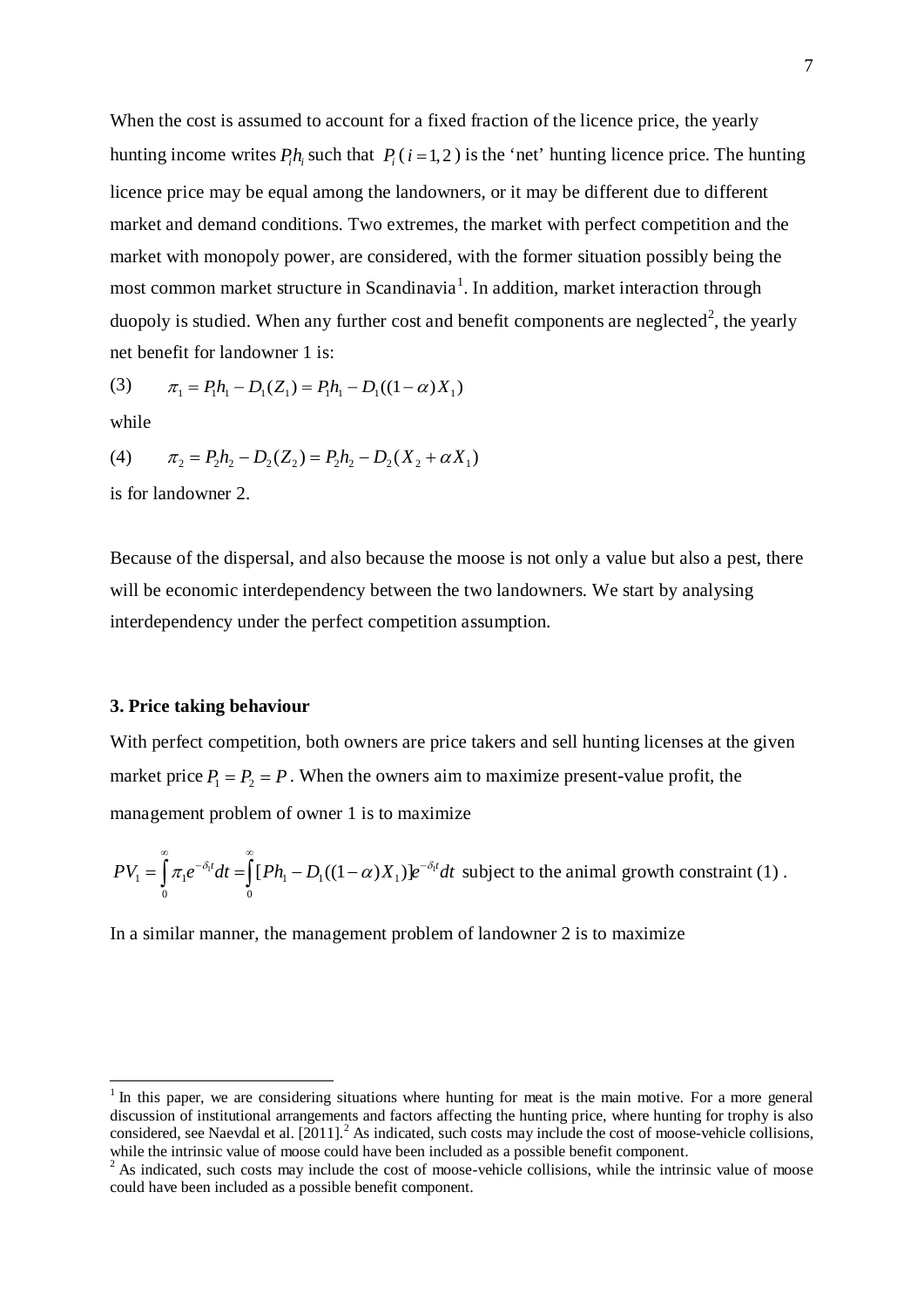$PV_2 = \int \pi_2 e^{-\delta_2 t} dt = \int [Ph_2 - D_2(X_2 + \alpha X_1)] e^{-\delta_2 t} dt$ 0 0 ∞ ∞  $=\int \pi_2 e^{-\delta_2 t} dt = \int [Ph_2 - D_2(X_2 + \alpha X_1)] e^{-\delta_2 t} dt$  subject to the animal growth constraint (2).

 $\delta_1 \geq 0$  and  $\delta_2 \geq 0$  are the discount rates for landowner 1 and 2, respectively. Notice that subpopulation 1 is included in landowners 2's objective function, but not *vice versa*.

## For landowner 1, the current value Hamiltonian reads

 $H_1 = Ph_1 - D_1((1 - \alpha)X_1) + \lambda_1(F(X_1) - h_1)$ , where  $\lambda_1$  is the subpopulation 1 shadow value. The first order necessary conditions for this maximum problem read  $\partial H_1 / \partial h_1 = P - \lambda_1 = 0$  and

 $d\lambda_1/dt = \delta_1 \lambda_1 - \partial H / X_1 = \delta_1 \lambda_1 + (1 - \alpha)D_1'((1 - \alpha)X_1) - \lambda_1 F_1'(X_1)$  when assuming an interior solution (harvesting takes place at the steady state). As the current value Hamiltonian is linear in the control variable, optimal harvest strategy is a combination of a singular solution and the Most Rapid Approach type (MRAP). MRAP will be adopted before the steady state is reached while the singular solution will be applied once the steady state arrives. Accordingly, it is beneficial for the landowner to use the harvesting capacity up to its maximum if the initial stock level ( $t = 0$ ) is above that of steady state,  $X_1(0) > X_1^*$ , and postpone harvest until steady state is reached when  $X_1(0) < X_1^*$  (superscript '\*' denotes the optimal steady state value). The sufficient condition of the above problem is that the Hamiltonian is jointly concave in the control and stock variables. With a strictly concave natural growth function, convex damage cost function and concave (linear) hunting revenue function, we find this condition satisfied (see also Appendix).

The singular harvest solution, or sustainable harvest, follows as  $h_1^* = F(X_1^*)$ , while the optimal steady state, or 'golden rule', condition can be derived by combining the first order conditions above. We then find:

<span id="page-8-0"></span>(5) 
$$
F'(X_1^*) = \delta_1 + \frac{(1-\alpha)D_1'((1-\alpha)X_1^*)}{P}.
$$

This condition says that the stock should be maintained such that the marginal natural growth is equal to the marginal grazing damage, evaluated at hunting license price, plus the discount rent. Multiplying with *P* and rearranging, equation [\(5\)](#page-8-0) also indicates that stock should be kept at the point where marginal net benefit, namely, marginal harvesting value minus marginal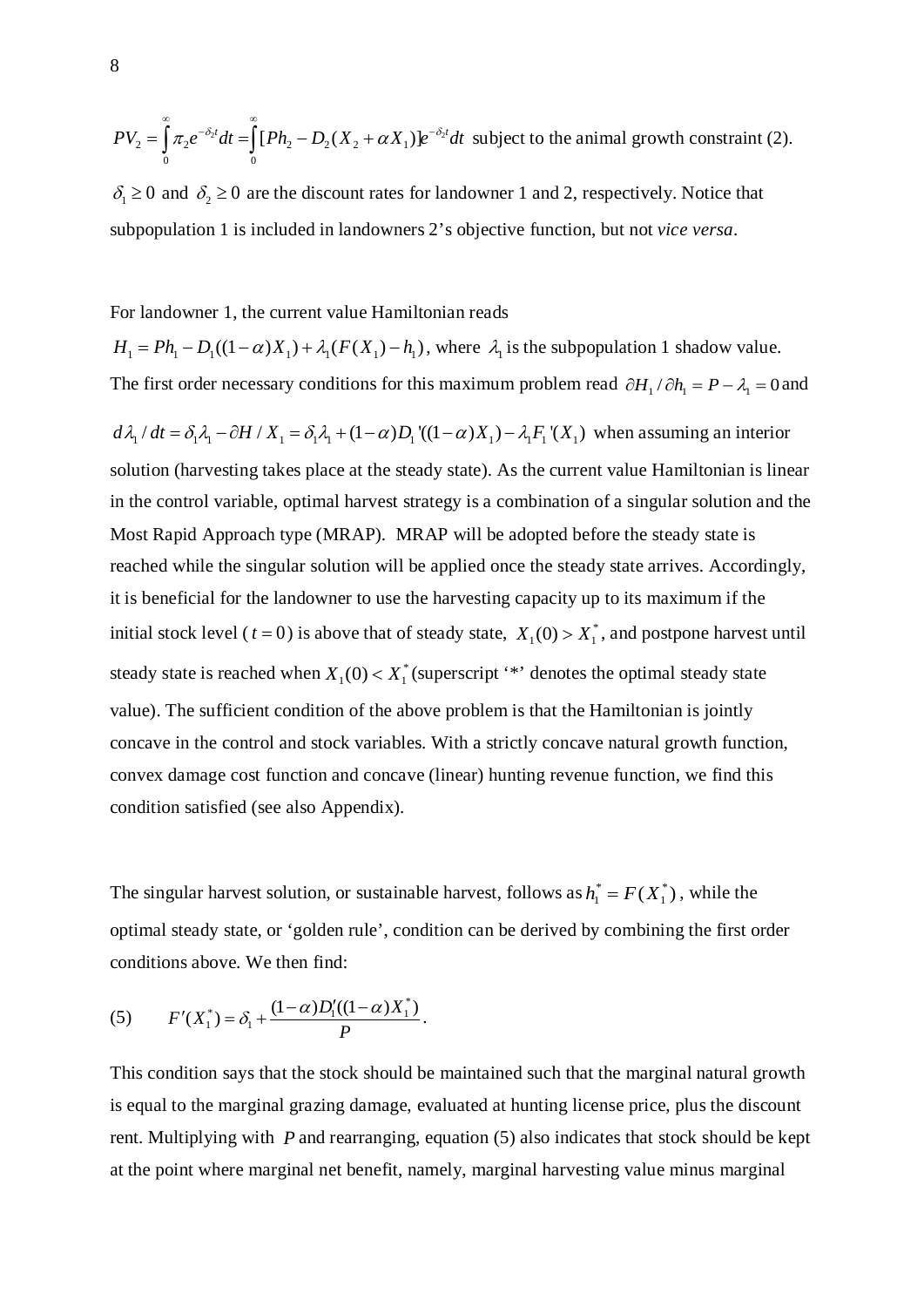browsing damage, should be equal to the marginal opportunity cost of keeping the stock. In other words, the net marginal value of the moose 'in the forest' should be equal to the marginal value of the moose 'in the bank'. The equilibrium  $X_1^*$  will be unique as the damage function is convex, the natural growth function strictly concave and the hunting license price is fixed. It is seen that  $X_1^* < X_1^{\text{msy}}$  (msy = maximum sustainable yield).

In a similar manner, the current value Hamiltonian of landowner 2 is

 $H_2 = Ph_2 - D_2(X_2 + \alpha X_1) + \lambda_2(G(X_2) - h_2)$ . The optimal steady state stock here satisfies:

<span id="page-9-0"></span>(6) 
$$
G'(X_2^*) = \delta_2 + \frac{D_2'(aX_1^* + X_2^*)}{P},
$$

while the sustainable harvest reads  $h_2^* = G(X_2^*)$ . Condition [\(6\)](#page-9-0) has the same interpretation as equation (5) of landowner 1. However, due to dispersal, subpopulation 1 is included here as this subpopulation contributes to browsing damage also in area 2. There is hence present a unidirectional externality through equations  $(5)$  and  $(6)^3$  $(6)^3$ . Because the adjustment of subpopulation 2 is contingent upon the growth pattern of subpopulation 1, this externality is also present through the transitional phase, before steady state is reached. For this reason, the dynamic path of subpopulation 2 may also be different from that of subpopulation 1. The economic interaction will be analysed under two damage cost function assumptions, namely constant marginal damage and increasing marginal damage.

## *Case 1: Constant marginal damage*

When the marginal browsing damage of each area is constant, with  $a_i > 0$  ( $i = 1, 2$ ), the browsing damage function is defined as  $D_i ( Z_i ) = a_i Z_i$ ; that is,  $D_1 = a_1 (1 - \alpha) X_1$  for area 1 and  $D_2 = a_2 (X_2 + \alpha X_1)$  for area 2. When inserting the damage functions into the golden rule conditions [\(5\)](#page-8-0) and [\(6\),](#page-9-0) we find  $F'(X_1^*) = \delta_1 + (1 - \alpha)a_1 / P$  and  $G'(X_2^*) = \delta_2 + a_2 / P$ , respectively.

<span id="page-9-1"></span><sup>&</sup>lt;sup>3</sup> In the present context, landowner 2 will typically argue that landowner 1 profits at her expense, but this argument is unconvincing, because harvesting of subpopulation 1 always *reduces* the browsing damage taking place in area 2. Notice, however, that a unified management scheme (social planner) will yield a smaller number of subpopulation 1 and hence less browsing damage in area 2 (Skonhoft and Olaussen [2005]).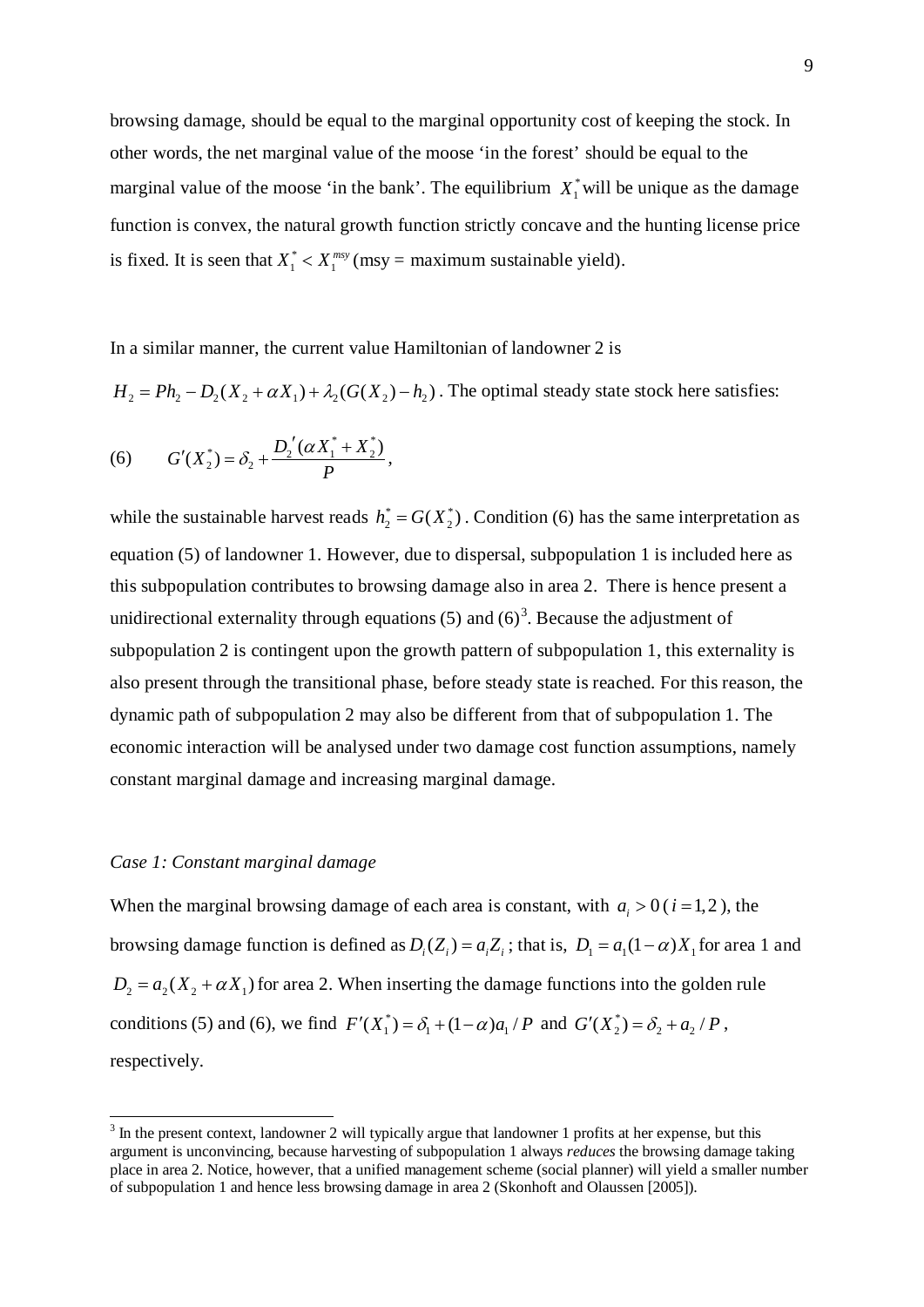These conditions represent two independent equations, and hence, when the damage functions are linear, there is no management interaction among the landowners at the steady state. Because MRAP will be adopted by landowner 1, and because marginal damage in area 2 is constant for all sizes of the migratory population in the transitional phase, landowner 2 will also find it beneficial to adopt MRAP. Therefore, there will not be any management interaction among the landowners before reaching steady state. This is stated as:

*Result 1: With price taking behaviour and constant marginal damage costs, there is no economic interdependency between the landowners.* 

However, not surprisingly, the harvest decision of landowner 1 will influence the profitability of landowner 2, because the steady state profit reads  $\pi_2^* = PG(X_2^*) - a_2(\alpha X_1^* + X_2^*)$ . The profitability effect is channelled directly through the dispersal parameter, as well as indirectly through the size of migratory stock. Because increased dispersal means less browsing damage in area 1, we find  $\partial X_1^* / \partial \alpha > 0$ . Therefore, a higher dispersal rate and a higher area 1 optimal stock work in the same direction and reduce the landowner 2 profit. On the contrary, the landowner 1 steady state profit,  $\pi_1^* = PF(X_1^*) - a_1(1-\alpha)X_1^*$ , increases with more dispersal. This is due not only to reduction in browsing damage, but also to higher harvest income when  $\alpha$  shifts up. We also find the effects  $\partial \pi_2^* / \partial \delta_1 > 0$  and  $\partial \pi_2^* / \partial a_1 > 0$  channelled through the size of the migratory stock.

By inserting the logistic growth functions, explicit expressions for profit and stock size for both areas can be derived. The steady state stock sizes read as

 $X_1^* = (K_1/2)[1 - \delta_1/r - (1 - \alpha) a_1/rP]$  and  $X_2^* = (K_2/2)(1 - \delta_2/r - a_2/rP)$  while we find landowner 1 profit after some rearrangements as  $\pi_1^* = (K_1 P / 4r) \{ r - [(1 - \alpha) a_1 / P]^2 - \delta_1^2 \}$ . The profit expression for landowner 2 is complicated, but is available upon request from the authors.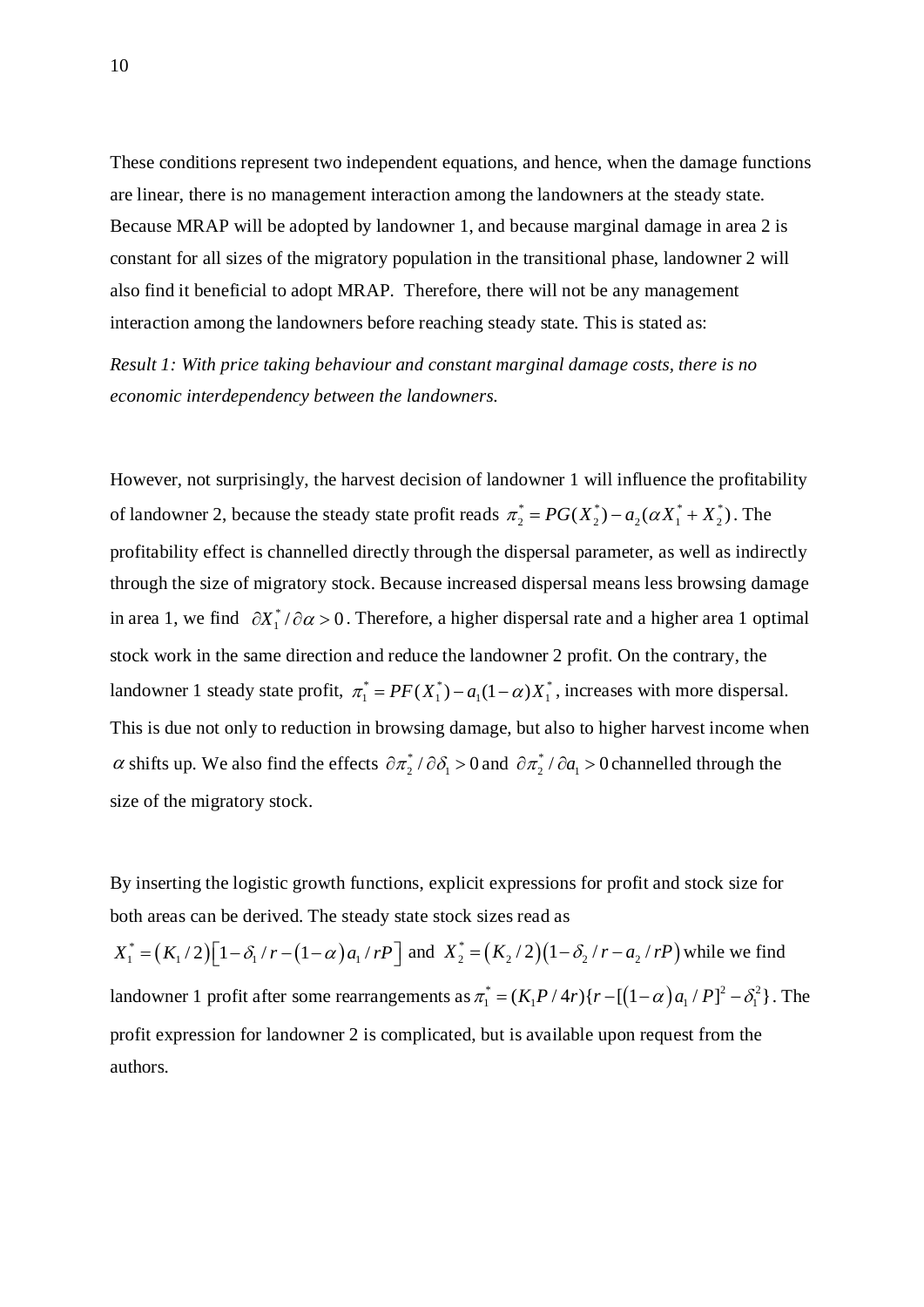The damage function is now specified as  $D_i = (b_i/2)Z_i^2$  with  $b_i > 0$  ( $i = 1, 2$ ). The golden rule conditions become  $F'(X_1^*) = \delta_1 + b_1(1-\alpha)^2 X_1^* / P$  and  $G'(X_2^*) = \delta_2 + b_2(\alpha X_1^* + X_2^*) / P$ , and are hence no longer independent equations. Therefore, landowner 1's harvest decision influences the harvest decision of landowner 2. The subpopulation 1 dynamics are still of the MRAP type. Following, e.g., Wilen and Brown [1986], the subpopulation 2 dynamics will also be of the MRAP type $\rm ^4$  $\rm ^4$ . With this harvest strategy adopted in the transitional phase, there will also be a unidirectional management interaction among landowners before steady state is reached. We find a similar effect whenever the landowner 2 marginal cost is not constant (which suggests that the sufficient conditions hold). This is stated as:

*Result 2. With price taking behaviour and changing marginal damage cost, there is a unidirectional economic interdependency between the landowners in the transitional phase as well as in the steady state.*

It can easily be shown that more dispersal through a higher  $\alpha$  unambiguously increases subpopulation 1 and reduces subpopulation 2. Just as in the constant marginal cost case, more migration also means lower profit for landowner 2 and higher profit for landowner 1. We still find that a more myopic harvest strategy of landowner 1 yields  $\partial \pi_2^* / \partial \delta_1 > 0$ , but now  $\partial X_2^* / \partial \delta_1 > 0$ . The steady state stock sizes can be found explicitly when applying the logistic natural growth functions as  $X_1^* = K_1 P(r - \delta_1) / [2rP + K_1 b_1 (1 - \alpha)]$  and

 $X_2^* = K_2 P \{(r - \delta_2) - b_2 \alpha (r - \delta_1) K_1 / [b_1 (1 - a)^2 K_1 + 2rP] \}/(2rP + b_2 K_2)$ . Both profit

expressions are complicated and are available upon request from the authors. Profit interactions between the landowners will also be demonstrated in the numerical section six.

## **4. Monopoly market**

So far, the market for hunting licenses is assumed to be competitive, with equal hunting price facing both landowners. We now turn to monopoly power as the other extreme, with the inverse demand functions given as  $P_i = P_i(h_i)$  and where  $P_i < 0$  ( $i = 1, 2$ ). It is further assumed

<span id="page-11-0"></span><sup>&</sup>lt;sup>4</sup> Wilen and Brown [1986] studied a one-way tropic interaction ecological system where the prey abundance (lower tropical level) influences the predator natural growth, but not *vice versa*. In their model, only the predator is harvested and the profit is linear in the harvest. The management of the predator harvest in this system is therefore, in principle, the same as the management of subpopulation 2.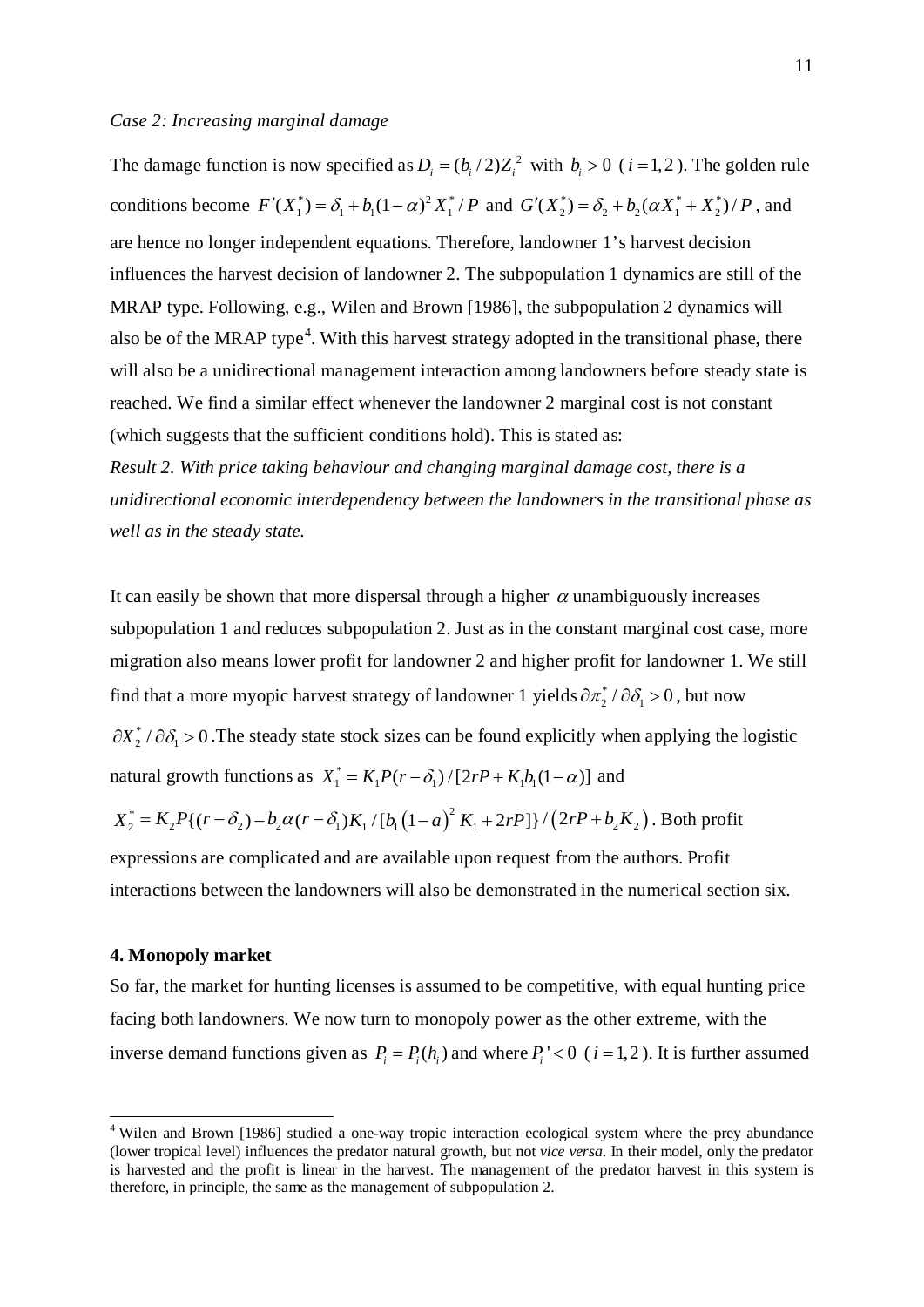that the hunting revenue function  $P_i(h_i)h_i$  of both landowners is strictly concave, i.e.,

 $(P_i'' h_i + 2P_i)$  < 0. As indicated in section two, the two areas can be neighbouring areas, or they can be located rather far away from each other if there is long-distance migration. Obviously, the possibility of monopoly pricing fits the last case best. The current Hamiltonian function of landowner 1 reads now  $H_1 = P_1(h_1)h_1 - D_1((1 - \alpha)X_1) + \lambda_1(F(X_1) - h_1)$  with control condition  $\partial H_1 / \partial h_1 = P_1 (h_1) + P_1 (h_1) h_1 - \lambda_1 = 0$ . The portfolio condition is the same as that in the competitive case. Combining these two equations gives:

(7) 
$$
dh_1/dt = [(P_1(h_1) + P_1'(h_1)h_1)(\delta_1 - F'(X_1)) + (1-\alpha)D_1'((1-\alpha)X_1)]/(P_1''(h_1)h_1 + 2P_1'(h_1))
$$
.

Therefore, this equation together with equation (1) yields the dynamics of landowner 1's management problem. The golden rule stock condition now satisfies:

(8) 
$$
F'(X_1^*) = \delta_1 + \frac{(1-\alpha)D_1'((1-\alpha)X_1^*)}{P_1(F(X_1^*)) + P_1'(F(X_1^*))F(X_1^*)}.
$$

This condition conveys similar a message as that in the competitive case, except that the marginal revenue term  $P_1 + P_1' F$  now is included to value the moose. As long as the marginal revenue is positive, that is,  $P_1 + P_1'F > 0$  in the optimal solution,  $X_1^* < X_1^{\text{msy}}$  still holds. On the other hand, if  $P_1 + P_1' F < 0$ , the solution can be located at the right hand side of  $X_1^{msy}$  (more details below).

The  $h_1$  -isocline is defined through equation (7) and reads  $(P_1 + P_1 \, h_1)(\delta_1 - F') + (1 - \alpha)D_1 = 0$ . When taking the total differential, we find

 $dh_1/dX_1 = [(P_1 + P_1'h_1)F" - (1 - \alpha)^2 D_1"] / [(P_1''h_1 + 2P_1')( \delta_1 - F')]$  after a small rearrangement. With  $\alpha = 1$  and hence no browsing damage in area 1, the isocline is simply fixed by  $({\delta_1 - F}) = 0$ . Otherwise, when  $0 \le \alpha < 1$ , it is negatively sloped and defined for all stock values  $[0, K_1]$  except when  $(\delta_1 - F') = 0$ . Figure 2 illustrates. It is assumed that the part of the isocline to the right of the asymptote  $({\delta_1 - F}) = 0$  intersects twice with the  $X_1$ -isocline  $h_1 = F(X_1)$ .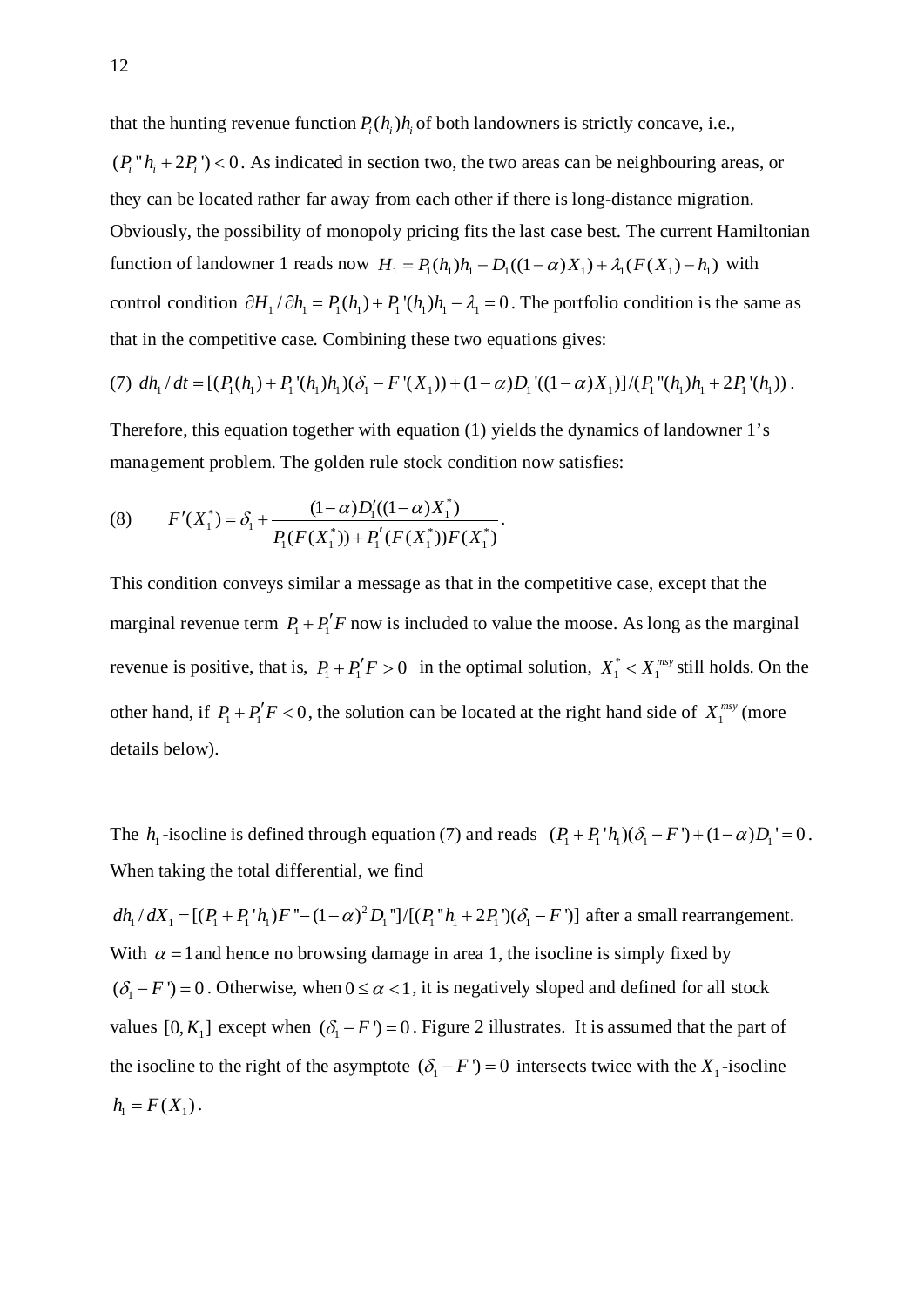Therefore, the situation depicted in this figure indicates three equilibria with different characteristics. Equilibrium point I, where  $(\delta - F') < 0$ , and hence also  $X_1^* < X_1^{\text{msy}}$ , is accompanied by a positive marginal hunting revenue,  $(P_1 + P_1' h_1) > 0$ . This follows directly from the above definition of the  $h_1$ -isocline. Positive marginal hunting revenue also implies a positive shadow price,  $\lambda_1 > 0$ , such that this subpopulation represents a *value*. On the other hand, at the two other equilibria, II and III, where  $(\delta - F) > 0$ , we have  $(P_1 + P_1'h_1) < 0$ . The shadow price is then negative,  $\lambda_1 < 0$ , and the moose may be regarded as a nuisance, or *pest*<sup>[5](#page-13-0)</sup>. Therefore, in the pest case, the equilibrium harvest II or III must be larger and the equilibrium price lower than in the value case where marginal harvesting revenue is positive.

From the definition of the  $h_1$ -isocline, we find that equilibrium point I always will exist, while the occurrence of II and III depends upon circumstances, such as the demand for hunting licenses and the severity of browsing damage. For instance, equilibria II and III will exist only when the demand for hunting licenses is 'low'. Otherwise, this part of the  $h_1$ isocline will not intersect with the  $X_1$ -isocline, and point I will be the only equilibrium. Equilibrium I is saddle point stable, while the other ones, if existing, will either be saddle point stable or unstable. See Appendix for a formal proof. In the Appendix, we also show that the current value Hamiltonian is jointly concave in the control and stock variable at equilibrium point I, and hence this point is a (local) maximum. On the other hand, characteristics of points II and III depend on the parameter values of the damage function and the population growth function. When either point II or point III is a saddle point or when both points are saddle points, or when the optimality of the point(s) cannot be determined, equilibrium point I will be the global maximum equilibrium, and there could be a control rule that spans the entire control-state space that leads to point I, even if point II and III exist. See Figure 2, and also Figure 4 numerical section below. See also the discussion in Wirl and Feichtinger [2005] and Brock and Starrett [2003]. In what follows, we will examine the value case with positive marginal revenue of the harvest, because this case fits the reality of Scandinavian moose hunting (e.g., Solstad [2007]). More precisely, the value case here means

<span id="page-13-0"></span> <sup>5</sup> Similar classifications, but in other settings, can be found in Schulz and Skonhoft [1996], Zivin *et al.* [2000] and Horan and Bulte [2004].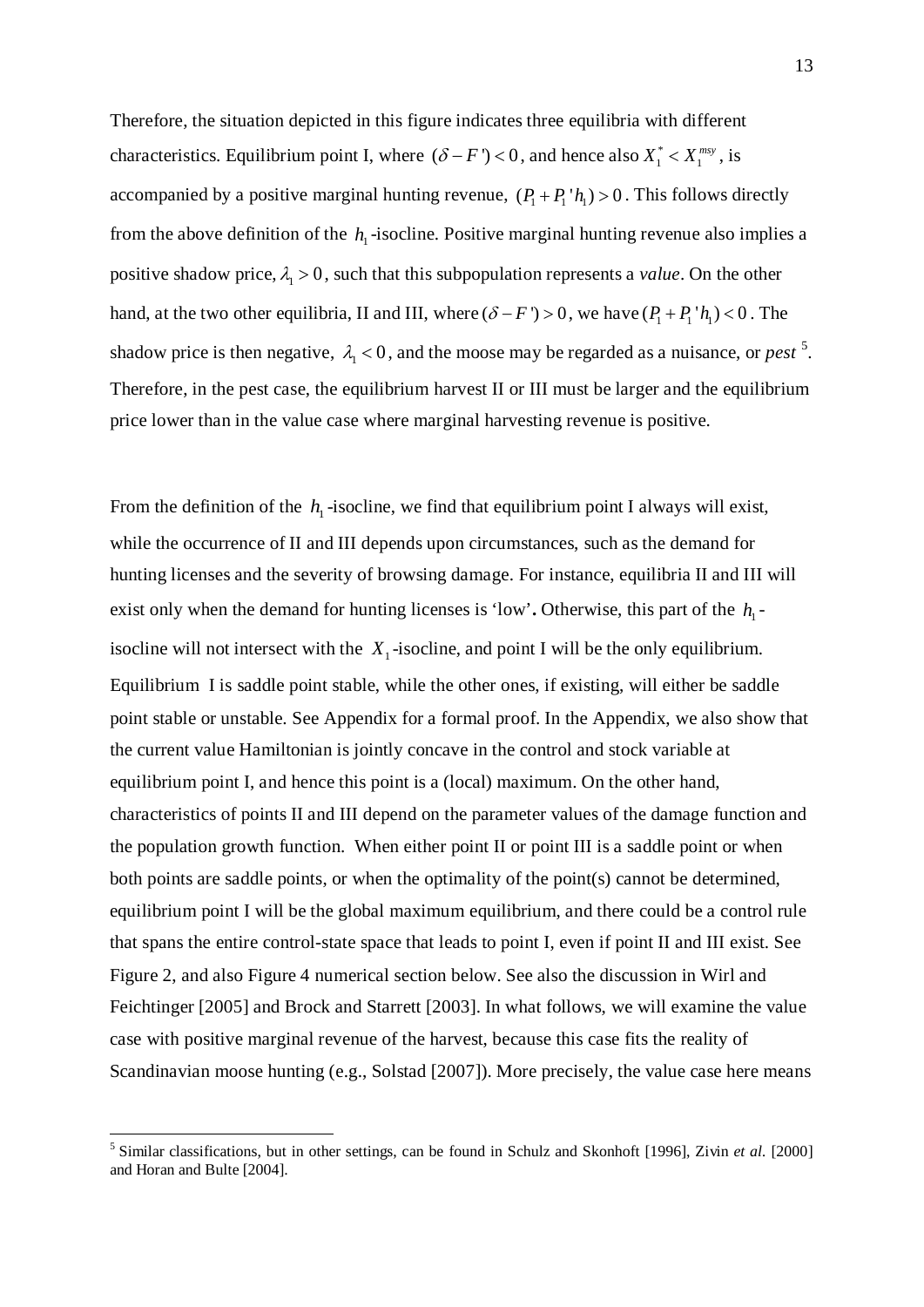the demand for hunting licences is 'high' such that equilibria II and III do not exist (see also below).

## Figure 2 about here

For landowner 2, the control condition reads  $\partial H_2 / \partial h_2 = P_2(h_2) + P_2'(h_2)h_2 - \lambda_2 = 0$ , while the portfolio condition is the same as that in competitive case. The golden rule satisfies:

(9) 
$$
G'(X_2^*) = \delta_2 + \frac{D_2'(\alpha X_1^* + X_2^*)}{P_2(G(X_2^*)) + P_2'(G(X_2^*))G(X_2^*)}.
$$

The  $h_2$ -isocline is defined by  $(P_2 + P_2'h_2)(\delta_2 - G') + D_2' = 0$ . As for landowner 1, there can either be one equilibrium or three equilibria. The difference is that these equilibria may be contingent upon the size of subpopulation 1; in this case, only the equilibrium where the moose represents a value, corresponding to point I in Figure 2 for landowner 1, is a global maximum steady state. With a constant marginal damage cost, however, there will be no interaction among the stocks and hence no management interdependency (see below). The dynamics of landowner 2's management problem will then not differ from that of landowner 1. On the other hand, with increasing marginal damage, there will be economic interdependency. This interaction can be complex, as landowner 1's management may influence the speed and circumstances under which equilibrium I of landowner 2 will be reached. This is stated as:

*Result 3: With monopolistic hunting licence pricing, there may be a complex economic unidirectional management interdependency among the landowners.*

Economic interaction will now be analysed in detail under both constant and increasing marginal damage cost. In both cases, the linear inverse demand curve,  $P_i = \gamma_i - \beta_i h_i$  with  $\gamma_i > 0$  and  $\beta_i > 0$  (*i* = 1, 2), is applied. Again, we start with the constant marginal case.

## *Case 1: Constant marginal damage*

With constant marginal damage, and the linear demand function, the  $h_1$ -isocline reads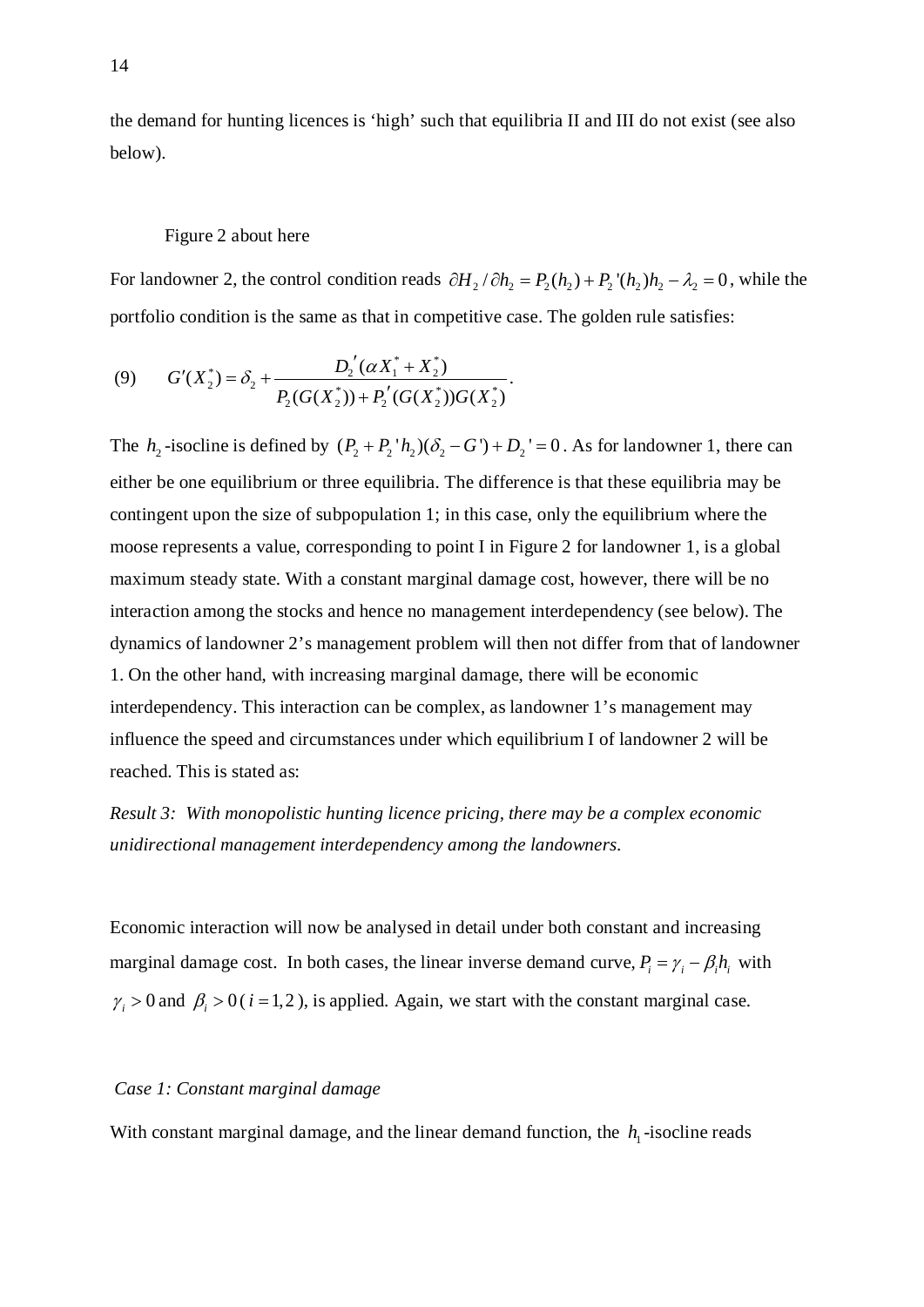$(\gamma_1 - 2\beta_1 h_1)[\delta_1 - F'(X_1)] + a_1(1 - \alpha) = 0$  which may also be written as

$$
h_1 = (1/2\beta_1)[\gamma_1 + a_1(1-\alpha)/(\delta_1 - F'(X_1))]
$$
. Differentiation yields

 $dh_1/dX_1 = (1/2\beta_1)a_1(1-\alpha)F''(\delta_1 - F')^2 < 0$ .  $h_1$  unambiguously shifts down with shrinking market demand conditions through smaller  $\gamma_1$  and/or higher  $\beta_1$ . In addition, it shifts down with less damage and a smaller  $a_1$  when  $(\delta_1 - F) > 0$ , and does the opposite when  $(\delta_1 - F) < 0$ . This confirms the above discussion about potential forces making the moose a pest, with negative marginal hunting revenue  $(\gamma_1 - 2\beta_1 h_1^*) < 0$  and two intersections between the  $h_1$ isocline and the *X*<sub>1</sub>-isocline when  $(\delta_1 - F') > 0$ . We also see that more dispersal shifts up the  $h_{\text{I}}$  -isocline in the value case and hence the steady state stock becomes higher. The golden rule condition now satisfies  $F'(X_1^*) = \delta_1 + (1 - \alpha)a_1 / [\gamma_1 - 2\beta_1 F(X_1^*)]$ .

For landowner 2, the golden rule condition reads  $G'(X_2^*) = \delta_2 + a_2 / [\gamma_2 - 2\beta_2 G(X_2^*)]$ . Just as under the perfect competition assumption, there is no stock interaction, and landowner 2's management is independent of landowner 1's management at the steady state. This will also be so during the transitional phase before steady state is reached. The conditions for obtaining one, or three equilibria, will be of a similar type. Also, for landowner 2, the equilibrium conveying the value case with  $\gamma_2 - 2\beta_2 h_2^* > 0$  will be the maximum, and there could be a control rule that spans the entire control-state space that leads to point I, even if point II and III exist. We may then state:

Result 4: *With monopoly pricing and constant marginal damage, there is still no management interaction among landowners. In the value case, more dispersal means a larger steady state size of subpopulation 1, while the size of subpopulation 2 is not affected.*

We may also compare the optimal steady state stocks and harvest under the monopoly market with that under the competitive market in the situation where the moose represents a value. In order to make the market price of a hunting license comparable under these two market structures, we introduce the same downward sloping linear demand schedule in both cases. The harvest dynamics of landowner 1 with price taking may then be written as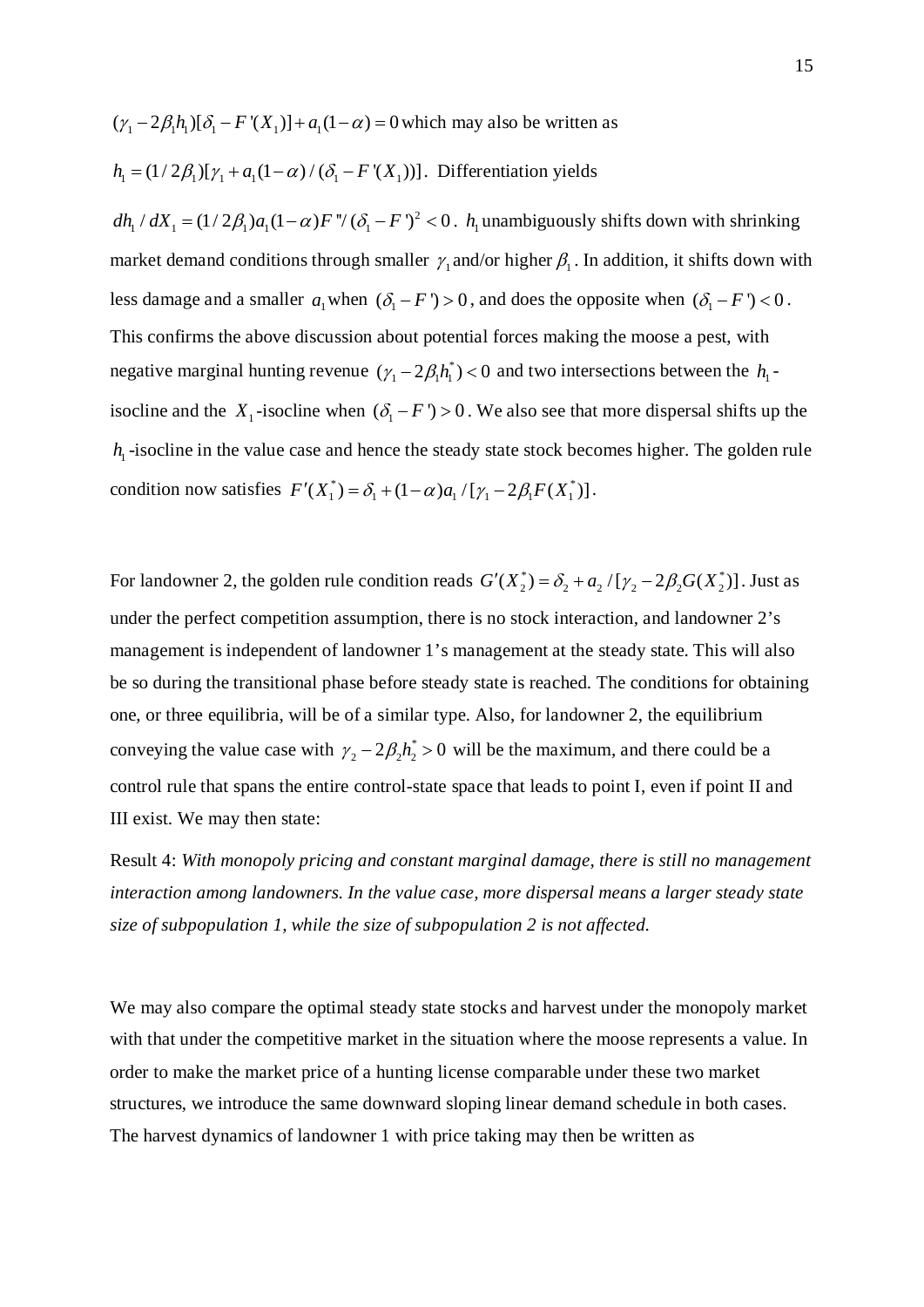$dh_1 / dt = [(\gamma_i - \beta_i h_i)(\delta_1 - F'(X_1)) + (1 - \alpha)D_1'((1 - \alpha)X_1)] / (-\beta_i)$ , and we find the  $h_1$ -isocline as  $h_1 = (1/\beta_1)[\gamma_1 + a_1(1-\alpha)/(\delta_1 - F'(X_1))]$ . It can easily be shown that the intersection of the  $h_1$ -isocline with the  $X_1$ -axis is similar in the price taking case and monopoly case, while the intersection with the  $h_1$ -axis takes place at a higher value in the price taking case. Therefore, the  $h_1$ -isocline intersects with the  $X_1$ -isocline at a point with more animals hunted in the competitive case than in the monopoly case. That is, in the competitive case, we find a higher number of animals hunted and hence, as suspected, a lower price. At the same time, this means that the equilibrium stock is higher in the competitive case than in the monopoly case. This result is stated as:

*Result 5: When moose is considered valuable, with a linear demand function and a linear browsing damage function, monopoly leads to a less stock-conserving harvest policy than that in the competitive case.*

This result contrasts with what is often found in resource economic models, but we reach similar results as those in Staahler [1996] and Bulte and van Kooten [2002]. The above reasoning could also be related to the analysis of Wirl and Feichtinger [2005] and Clark [1990, Ch. 6.3]. Clark also studies a situation with a falling marginal revenue curve, but no damage, and ends up with three equilibria, just as in Figure 2.

### *Case 2: Increasing marginal damage*

With increasing marginal browsing damage and the cost functions written as  $D_i = (b_i/2)Z_i^2$  $(i = 1, 2)$ , we find the  $h_1$ -isocline to satisfy

 $(\gamma_1 - 2\beta_1 h_1)(\delta_1 - F(X_1)) + b_1(1 - \alpha)^2 X_1 = 0$  while the golden rule condition becomes

\*) –  $\delta$  +  $\frac{(1-\alpha)^2 b_1 X_1^*}{(1-\alpha)^2}$  $1^{1}$   $1^{1}$   $D(E(V^*))$   $D'(E(V^*))$   $E(V^*)$  $1^{(1)}$   $($ <sup>1</sup> $)$   $($ <sup>1</sup> $1$  $($ <sup>1</sup> $)$  $($ <sup>1</sup> $)$  $($ <sup>1</sup> $)$  $($ <sup>1</sup> $)$  $(X_1^*) = \delta_1 + \frac{(1-\alpha)}{2}$  $(F(X_1^*)) + P_1'(F(X_1^*))F(X_1^*)$  $F'(X_1^*) = \delta_1 + \frac{(1-\alpha)^2 b_1 X}{\sigma_1}$  $P_1(F(X_1^*))+P'_1(F(X_1^*))F(X_1^*)$  $C(X_1^*) = \delta_1 + \frac{(1-\alpha)^2 b_1 X_1^*}{P_1(F(X_1^*)) + P_1'(F(X_1^*))F(X_1^*)}$ . In a similar manner, the  $h_2$ -isocline reads  $(y_2 - 2\beta_2 h_2)(\delta_2 - G(X_2)) + b_2(\alpha X_1 + X_2) = 0$  while

\*  $\lambda = S_+ - D_2(\alpha X_1^* + X_2^*)$  $2^{(2)} - 2^{(2)}$   $D(C(Y^*)) + D'(C(Y^*))C(Y^*)$  $2(\mathbf{U}(\mathbf{A}_2)) + 12(\mathbf{U}(\mathbf{A}_2))\mathbf{U}(\mathbf{A}_2)$  $(X_2^*) = \delta_2 + \frac{b_2(\alpha X_1^* + X_2^*)}{\alpha}$  $(G(X_2^*)) + P_2'(G(X_2^*))G(X_2^*)$  $G'(X_2^*) = \delta_2 + \frac{b_2(\alpha X_1^* + X_2^*)}{a_2^* + x_1^*}$  $P_2(G(X_2^*))$  +  $P'_2(G(X_2^*))G(X_2^*)$  $a_2(x_2^*) = \delta_2 + \frac{b_2(\alpha X_1^* + \alpha X_2^*)}{\sigma_2^* + \alpha X_2^*}$  $\frac{(x_1 + x_2)}{(x_1 + x_2)}$  states the golden rule condition for landowner 2.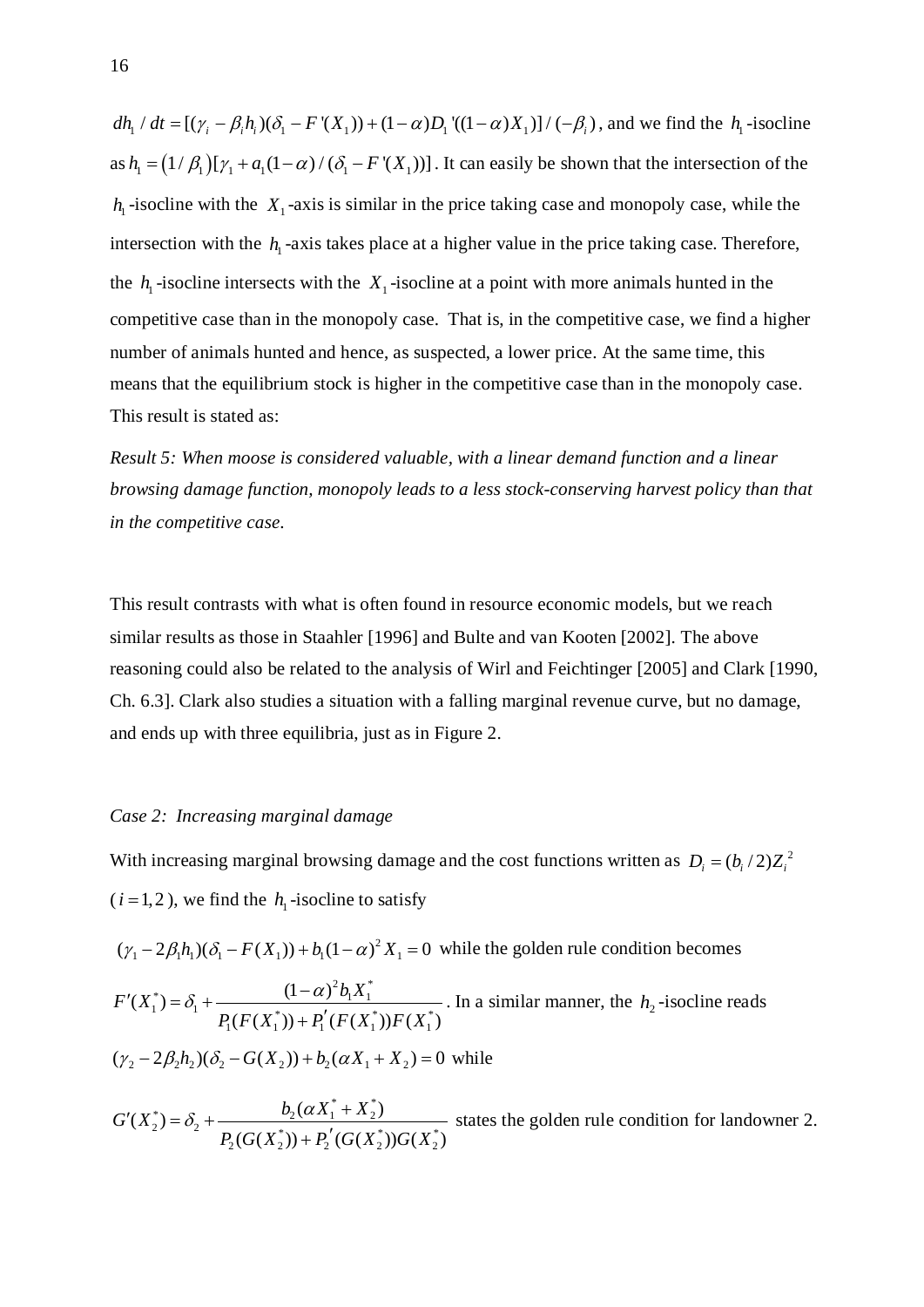Therefore, with increasing marginal cost, just as in the price taking market situation, there is a unidirectional management interaction at the steady state as well as during the transitional phase before reaching the steady state. In the value case where demand and cost conditions ensure a unique equilibrium, the dynamics for both subpopulations are of the saddle point type. The impact of dispersal rate change on the steady state with increasing marginal damage is illustrated in the numerical section six.

## **5. Duopoly market**

In sections three and four, two extreme market situations have been considered. We now proceed to analyse an intermediate case with market interaction among the agents structured as a duopoly. Both landowners then face the same inverse demand function  $P = P(h_1 + h_2)$ with  $P' < 0$ . With an infinite planning horizon, the two landowners play a dynamic Cournot game. Only the value case with positive marginal revenue of the harvest is examined.

We consider the open loop strategy in the Cournot game. That is, the landowners commit their optimal harvest (number of hunting licenses) to each other at time  $t = 0$  over the infinite planning horizon, given the expectation of the entire optimal harvest path of the other player (Dockner *et al.* [2000]). The closed loop Nash equilibrium, which conditions next period harvest strategy on the current state (i.e., Markovian strategies), is thus left out of our analysis. The main reason is that it is too complex to identify proper value functions for nonlinear Hamiltonians in a closed loop game. Although we may expect different harvesting levels under Markovian strategies, our results with open loop Nash equilibrium is sufficient to demonstrate that not only unidirectional migration but also the interaction of hunting licence prices affects harvesting strategy. Therefore, the management problem of landowner 1 under the open loop strategy is to maximize present-value profit

 $PV_1 = \int [P(h_1 + h_2)h_1 - D_1((1 - \alpha)X_1)]e^{-\delta_1 t}dt$  $\boldsymbol{0}$ ∞  $=\int [P(h_1+h_2)h_1-D_1((1-\alpha)X_1)]e^{-\delta_1 t}dt$  subject to the animal growth constraint (1) and

the expected harvest  $h<sub>2</sub>$  of landowner 2. In a similar manner, the management problem of landowner 2 is to maximize  $PV_2 = \int [P(h_1 + h_2)h_2 - D_2(\alpha X_1 + X_2)]e^{-\delta_2}$  $\mathbf{0}$  $PV_2 = \int [ P(h_1 + h_2) h_2 - D_2(\alpha X_1 + X_2)] e^{-\delta_2 t} dt$ ∞  $=\int [P(h_1 + h_2)h_2 - D_2(\alpha X_1 + X_2)]e^{-\delta_2 t} dt$  subject to growth constraints [\(2\)](#page-6-1) and the expected harvest  $h_1$ , but also subject to  $X_1$ .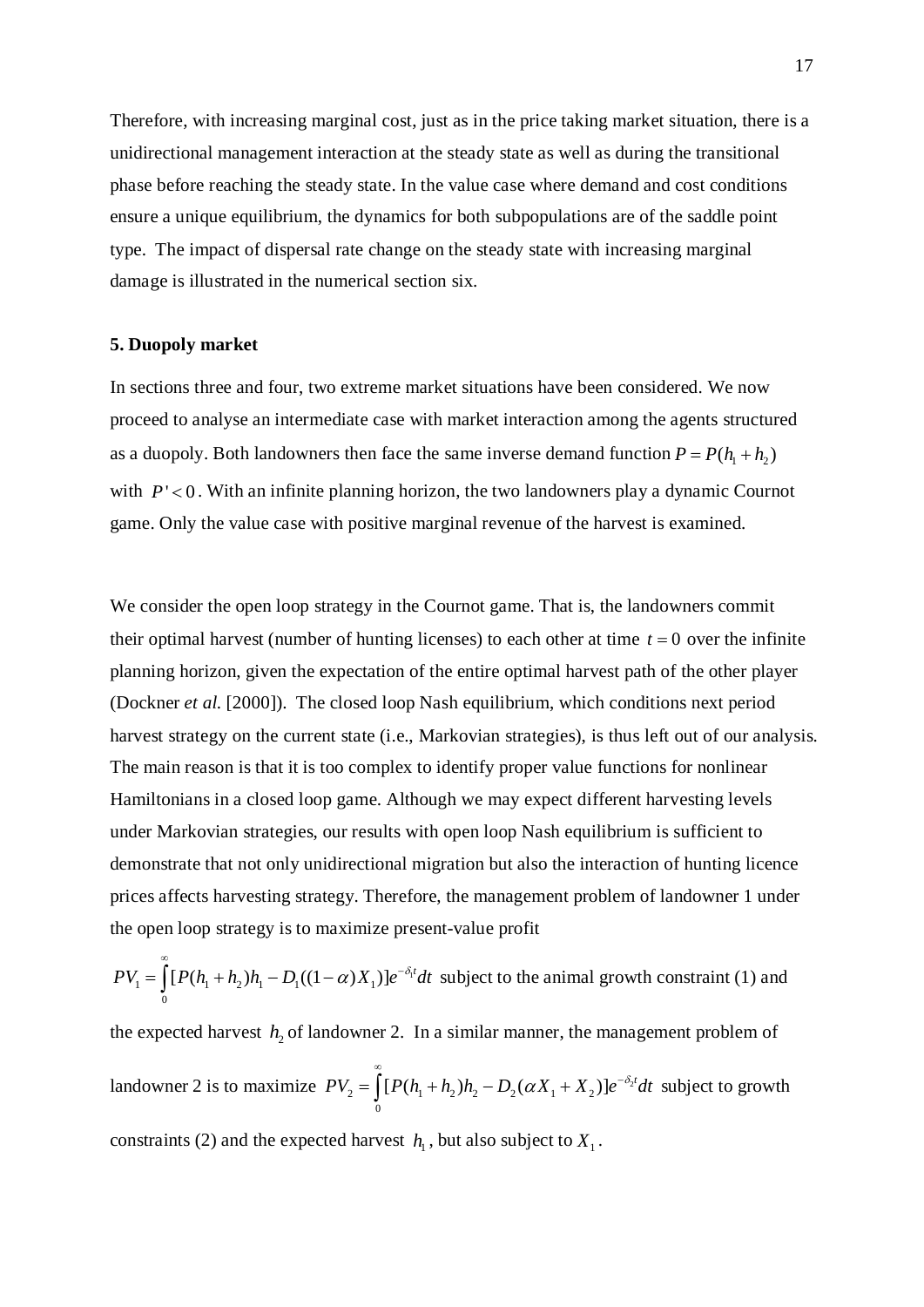The current value Hamilton of landowner 1 reads

 $H_1 = P(h_1 + h_2)h_1 - D_1((1 - \alpha)X_1) + \lambda_1(F(X_1) - h_1)$  with the control condition  $\partial H_1 / \partial h_1 = P(h_1 + h_2) + P'(h_1 + h_2)h_1 - \lambda_1 = 0$ . The portfolio condition is the same as in the previous market cases. When combining these equations, we find the harvest dynamics for landowner 1as:

<span id="page-18-0"></span>(10) 
$$
2P'(h_1 + h_2)dh_1/dt + P'(h_1 + h_2)dh_2/dt =
$$

$$
(\delta_1 - F'(X_1))(P'(h_1 + h_2)h_1 + P(h_1 + h_2)) + (1 - \alpha)D_1'((1 - \alpha)X_1).
$$

In a similar way, the harvest dynamics for landowner 2 reads:

(11) 
$$
2P'(h_1 + h_2)dh_2/dt + P'(h_1 + h_2)dh_1/dt =
$$

$$
(\delta_2 - G'(X_2))(P'(h_1 + h_2)h_2 + P(h_1 + h_2)) + D_2'( \alpha X_1 + X_2).
$$

Equations (10) and (11), together with the population dynamics constraints [\(1\)](#page-6-0) and [\(2\),](#page-6-1) define the dynamics of the open loop game. In contrast to the competitive market and the monopoly market, the interaction among the agents is no longer unidirectional.  $dh_2/dt$  as well as  $h_2$  are included in condition [\(10\),](#page-18-0) while  $dh_1/dt$  and  $h_1$  are included in condition (11). This is stated as:

*Result 6: Because of the market interaction, there is a reciprocal economic interaction among the agents. The interaction channels through the hunting market as well as through migration.*

The  $h_1$ -isocline found through [\(10\)](#page-18-0) is  $(\delta_1 - F')$  $(P + P'h_1) + (1 - \alpha)D_1' = 0$ . For a fixed value of  $h<sub>2</sub>$ , it has a similar shape to the isocline in the monopoly case (Figure 2). When the moose is considered valuable, which is the case here, the  $h_1$ -isocline intersects once with the  $X_1$ isocline and ensures a unique solution. The  $h_2$ -isocline having a similar shape which, for a given value of  $h_1$ , also indicates a unique intersection between this isocline and the  $X_2$ isocline when the moose is considered valuable. The golden rule stock condition for subpopulation 1 reads: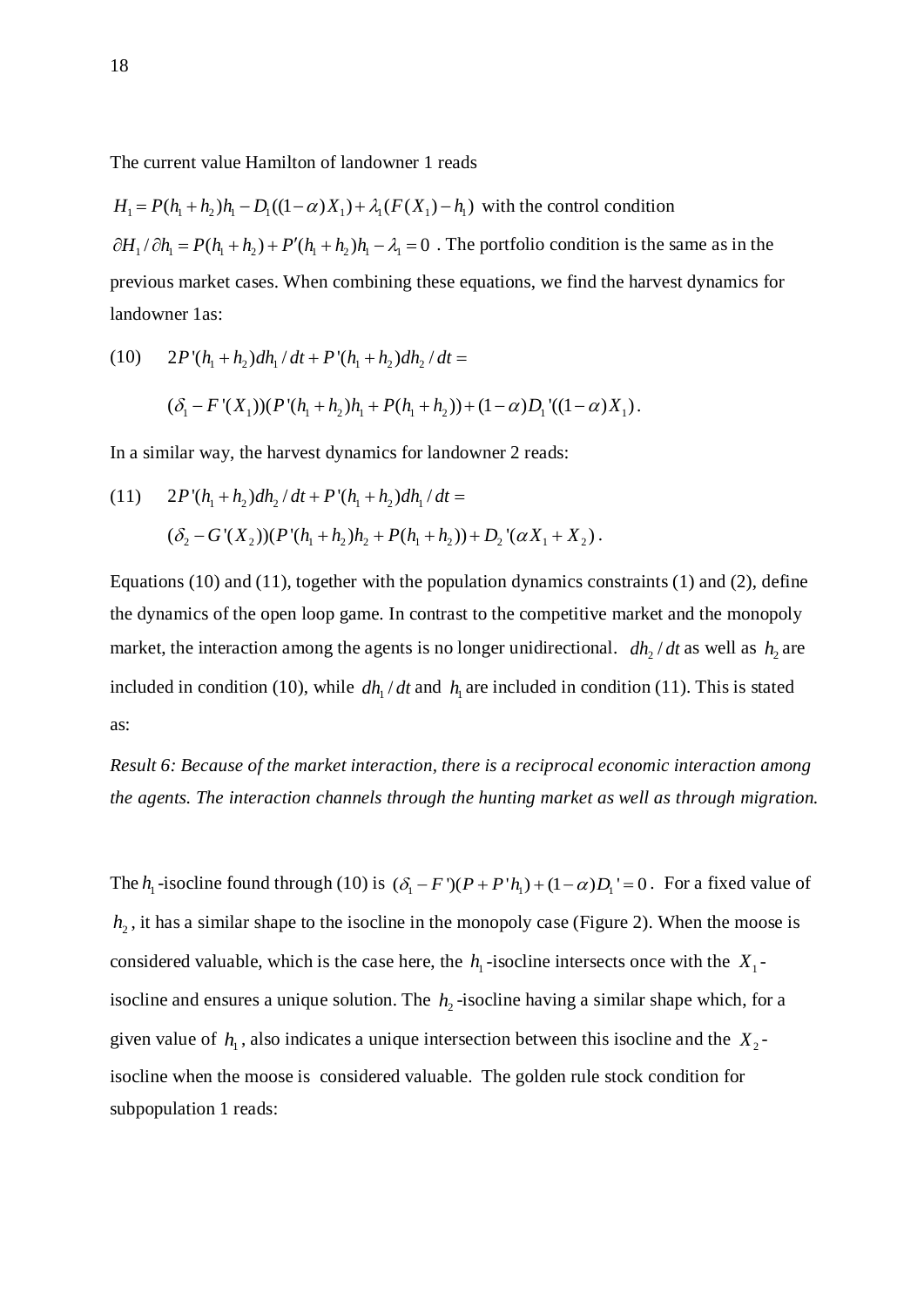(12) 
$$
F'(X_1^*) = \delta_1 + \frac{D_1'((1-\alpha)X_1^*)}{P(F(X_1^*) + G(X_2^*)) + P'(F(X_1^*) + G(X_2^*))F(X_1^*)},
$$

and the golden rule condition for subpopulation 2 satisfies:

(13) 
$$
G'(X_2^*) = \delta_2 + \frac{D_2'(\alpha X_1^* + X_2^*)}{P(F(X_1^*) + G(X_2^*)) + P'(F(X_1^*) + G(X_2^*))G(X_2^*)}.
$$

The golden rule conditions represented by these two equations also include marginal revenue terms to value whether the moose should be kept in the forest or in the bank.

The impact of dispersal rate  $\alpha$  on the steady state stocks and harvests in the duopoly market is different from that of the competitive and monopoly case. With fixed marginal damage cost, landowner 2's harvest decision is unaffected by the amount of dispersal in the competitive and monopoly market situations. Under the duopoly market, on the other hand, we find that a higher dispersal rate will lower the steady stock  $X_2^*$  and harvest  $h_2^*$  through the market price interaction. In a first step, higher dispersal rate  $\alpha$  increases  $X_1^*$  and  $h_1^*$ . Higher  $h_1^*$  next lowers marginal harvest revenue of landowner 2 and reduces the steady stock  $X_2^*$  and harvest  $h_2^*$ . When browsing damage is nonlinear, dispersal rate change affects landowner 2's decision through changes in both market price and marginal browsing damage. These effects are similar to those in the monopoly case. The numerical simulations (next section) confirm these analytical findings.

## **6. Numerical Illustration**

## *6.1 Data and specific functional forms*

The above theoretical reasoning will now be illustrated numerically. As already specified, animal growth is described by the standard logistic growth function. The damage functions also follow previous specifications, and results with both linear and strictly convex functional forms are demonstrated. The same linear demand function is assumed for both monopoly and duopoly market. The slope and the choke price are assumed to be similar for both landowners, i.e.,  $\beta_1 = \beta_2 = \beta$  and  $\gamma_1 = \gamma_2 = \gamma$ . The choke price is fixed as  $\gamma = 10,000$  (NOK/animal) while the slope is given as  $\beta_1 = \beta_2 = 6.77$  (NOK/animal<sup>2</sup>). The same discount rate is also assumed for both landowners. The value of the intrinsic growth rate of moose is based on Skonhoft and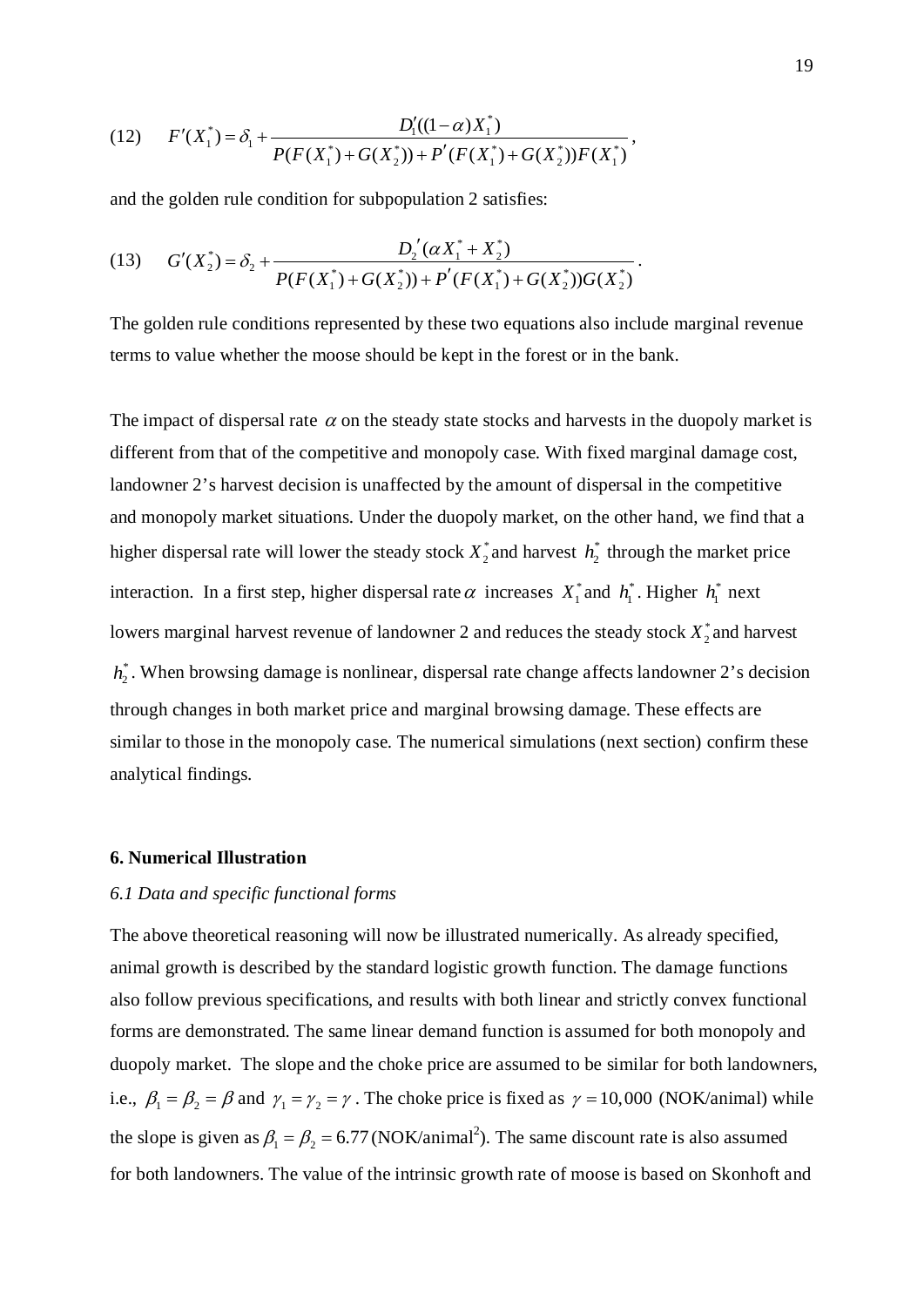Olaussen [2005], while the carrying capacity, typically depending on the size of the areas (section two), is assumed similar  $K_1 = K_2 = 4,550$  (number of animals) for both subpopulations. The maximum sustainable yield stock level is therefore  $X_i^{msy} = 2,275$  $(i = 1, 2)$ . The baseline dispersal rate is assumed to be 20%, that is,  $\alpha = 0.20$  (Skonhoft and Olaussen [2005]). Browsing damage, cost data and price data are adopted from Solstad [2007]. Table 1 summarizes the baseline data used in the simulations. For these baseline data, the harvest isoclines intersect with the natural growth functions only once in the monopoly and duopoly market situations (again, see Figure 2). Hence these data convey information only about the case in which moose are regarded as valuable. We examine the robustness of other results by changing some of the key parameter values such as the dispersal rate. We also examine what happens in the monopoly case when the demand for hunting licence is 'low', such that the pest case and three steady states are included. The effect of the changed initial situation in the monopoly case is also studied to confirm whether there is a control rule that spans the entire control-state space leading to point I, even if point II and III exist.

Table 1 about here

## *6.2 Results*

Tables 2-4 report optimal *steady state* stock levels and harvest under the three different market assumptions. Results with different dispersal rates are included to illustrate different migration patterns. Price taking behaviour is first considered in Table 2. The results confirm that the degree of dispersal has no effect on the size of subpopulation 2 when marginal browsing damage cost is constant (Result 1). The opposite happens for landowner 1, who finds it beneficial to keep a larger subpopulation and harvest more with more dispersal. It is also seen that more dispersal means higher profit for landowner 1 and less profit for landowner 2. With increasing marginal damage, more dispersal means a larger subpopulation 1, which spills over to a lower subpopulation 2 (Result 2). As expected, the population sizes are always below that of  $X_i^{msv}$  ( $i = 1, 2$ ).

Table 2 about here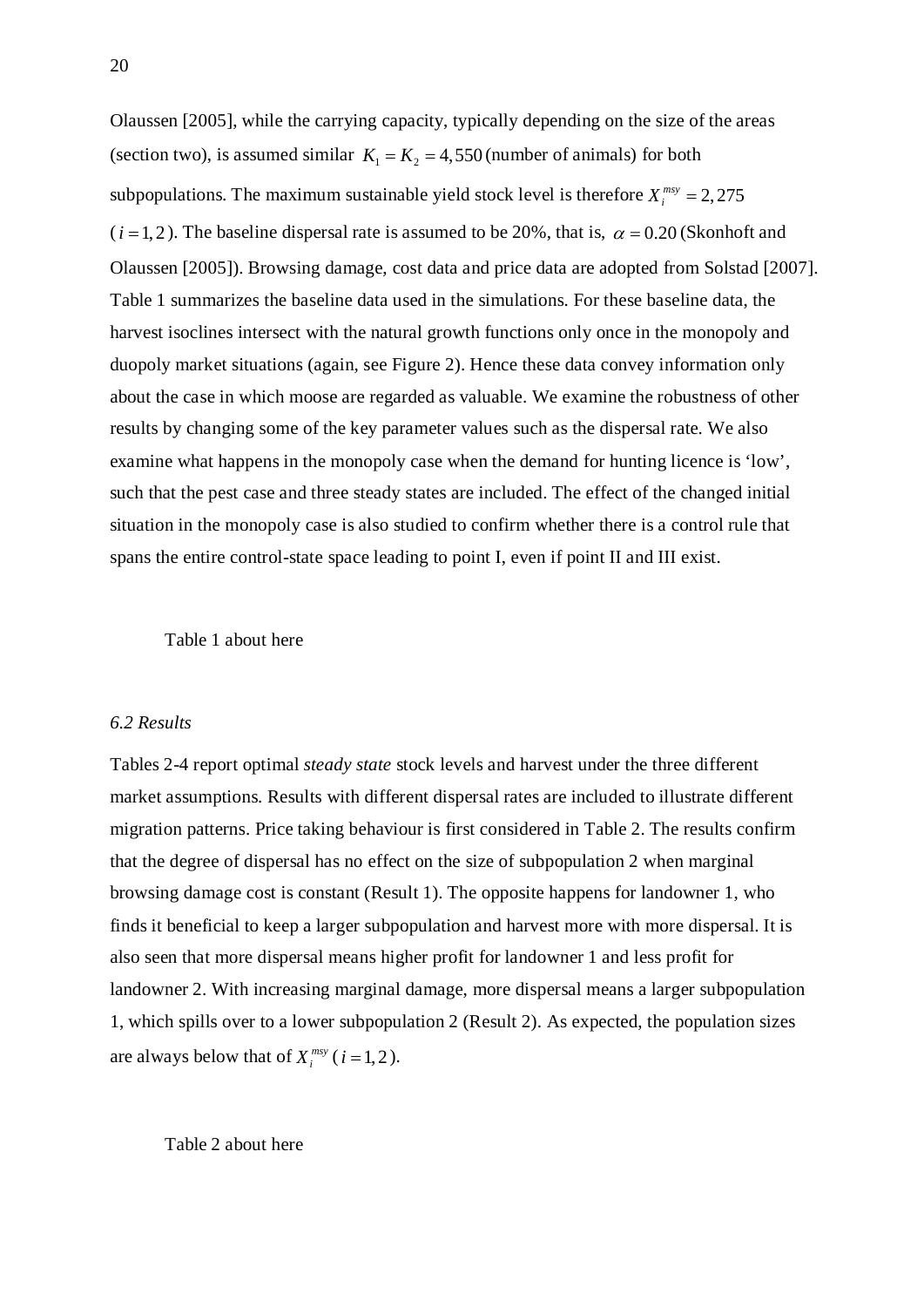Table 3 demonstrates what occurs under monopoly pricing. We find that  $F'(X_1) - \delta_1 = 0$  and  $G'(X_2) - \delta_2 = 0$  yield  $X_1 = X_2 = 2,033$ . Therefore, for the baseline demand conditions, all optimal stock values in Table 3 (and Table 4, see below) are below the critical number, indicating that we have the value case. In the baseline case with  $\alpha = 0.2$ , landowner 1 charges the monopoly price  $P_1^* = \gamma_1 - \beta_1 h_1^* = 10,000 - 6.77 \cdot 499 = 6,622$  (NOK/animal) while landowner 2 charges 6,683 (NOK/animal). The marginal revenues are  $\gamma_1 - 2\beta_1 h_1^* = 3,243$  and  $\gamma_2 - 2\beta_2 h_2^* = 3,367$  (NOK/animal), respectively. With constant marginal damage, there is still no management interaction among landowners (Result 4). However, just as in the competitive market price case, the profit for landowner 1 increases with a higher dispersal rate, while it decreases for landowner 2. With a linear demand function and a linear browsing damage function, we found that monopoly leads to a less stock-conserving harvest policy than in the competitive case when moose is considered as a value (Result 5). However, as the price is fixed as  $P = 5,000$  (Table 1), and hence no downward sloping demand function is introduced in the competitive case reported in Table 2, stock values as well as harvest are not comparable in that respect here.

## Table 3 about here

The steady state results of the duopoly market are reported in Table 4, where only the value case is considered. Steady state stock of subpopulation 2 decreases with higher dispersal rate even under the constant marginal damage cost assumption (Result 6). With baseline dispersal rate  $\alpha = 0.2$  and linear damage functions, market price for the hunting licence equals  $P^* = \gamma_1 - \beta_1(h_1^* + h_2^*) = 10,000 - 6.77(428 + 406) = 4353 (NOK/animal)$ . The marginal revenue for the landowner 1 and 2 are 1,453 NOK and 1,605 NOK, respectively. Impacts of dispersal rate change on the profit for the two landowners work in the same manner as those in the competitive and the monopoly market cases.

## Table 4 about here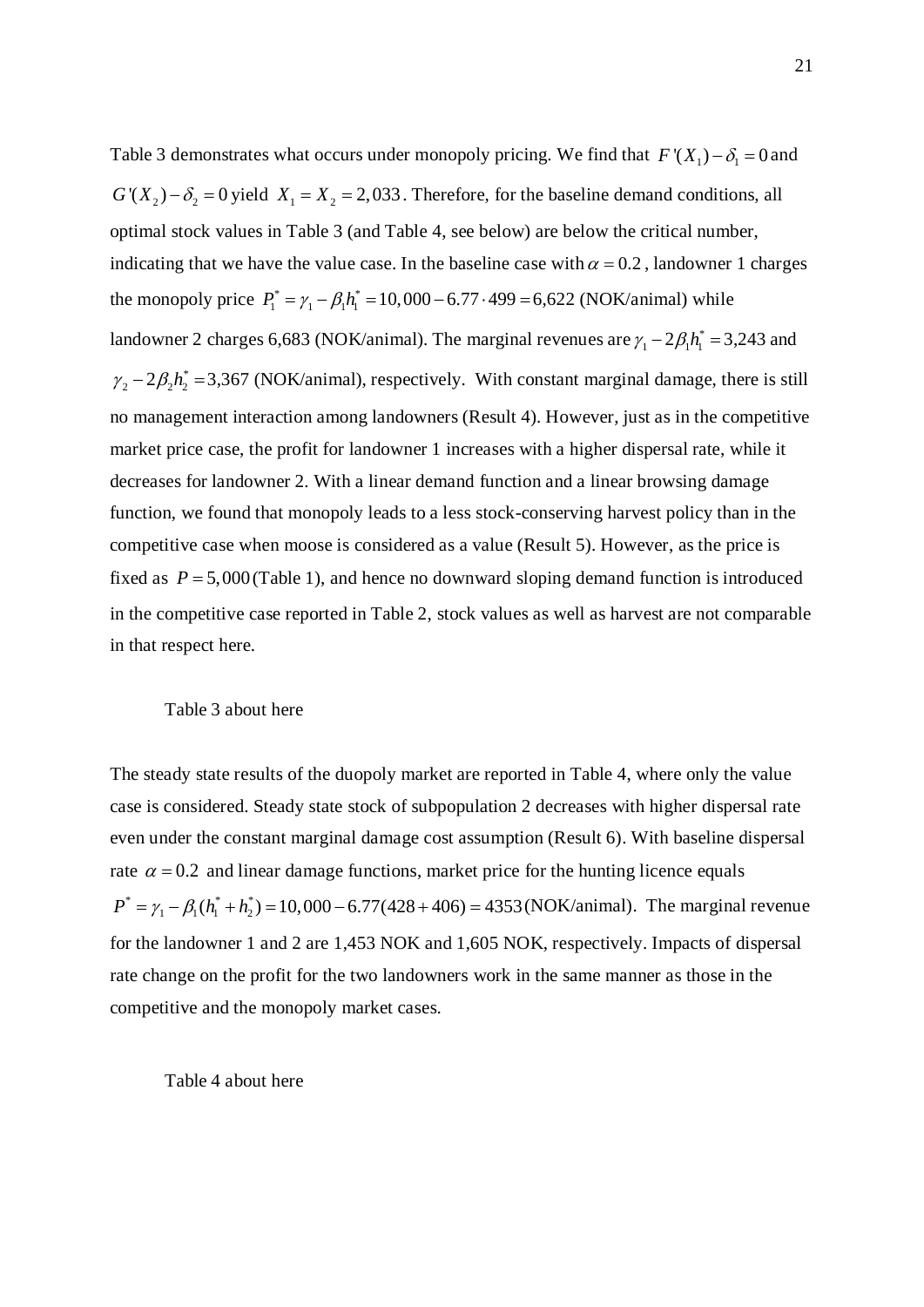We then look at the dynamics. The dynamics under the competitive market are of the MRAP type. Accordingly, if the initial stock  $X_1(0)$  is lower than the steady state stock, no harvest will take place. The dynamic path of subpopulation 1 then simply follows the solution of  $dX_1/dt = rX_1(1 - X_1/K_1)$ , or  $X_1 = K_1/(e^{-rt}[(K_1 - X_1(0))/X_1(0)] + 1)$ . The subpopulation 2 dynamic path has a similar pattern.

Figure 3 shows the dynamics for the two subpopulations under the monopoly market and the duopoly market for baseline value of  $\alpha = 0.2$ , and for  $\alpha = 0.4$  when the marginal damage is constant<sup>[6](#page-22-0)</sup>. We again only consider the value case with a 'high' demand and  $\gamma = 10,000$ (NOK/animal) and hence with only one steady state equilibrium and with saddle path dynamics under both market forms. In the linear damage case, the possibility of a complex unidirectional management interdependency among the landowners is not present, unlike the general monopoly situation (Result 3). Figure 3 indicates that a higher dispersal rate yields a higher stock size of subpopulation 1 at every point of time along the transitional phases as well as in the steady state (see also Tables 3 and 4) under the monopoly market and the duopoly market. For subpopulation 2, there are no changes with increasing dispersal in the monopoly case (Result 4), while the steady states as well as the transitional paths shift down with more dispersal in the duopoly market.

## Figure 3 about here

Although the following results are not presented in the paper, but are available upon request from the authors, we find that, with increasing marginal browsing damage, the dynamic paths of subpopulation 1 will exhibit similar pattern as those under constant marginal damage. For subpopulation 2, the transitional dynamics will be similar to that of the duopoly market under constant marginal damage; that is, the stock will be affected by dispersal rate in both markets with nonlinear browsing damage. In the monopoly market, the impact channels only through increased marginal damage. A higher migration rate will raise marginal damage both directly

<span id="page-22-0"></span><sup>&</sup>lt;sup>6</sup> The dynamic optimization was performed with the Boundary Value Problem (BVP) of Sumlink tool box in Matlab 7.0.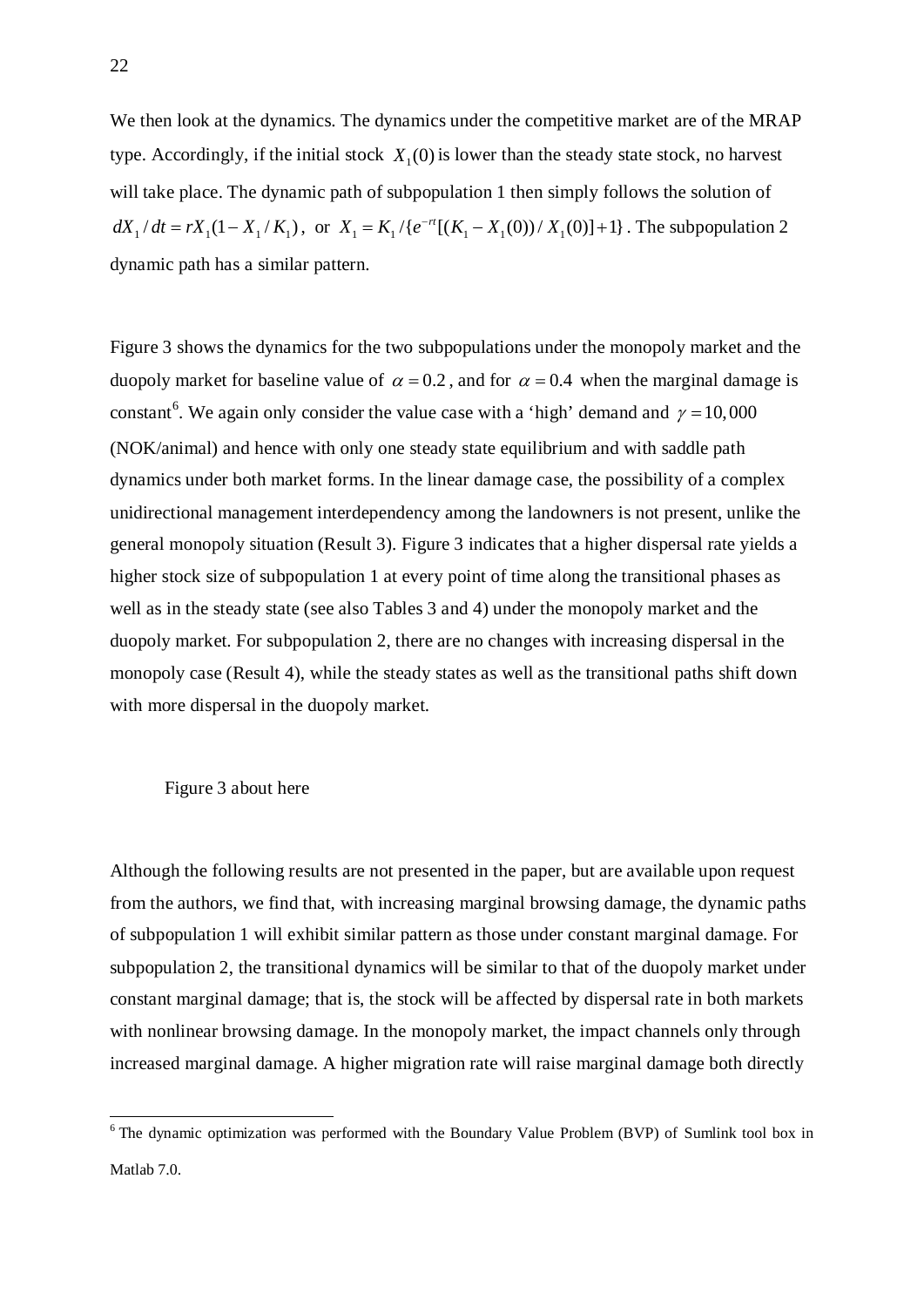and indirectly by increasing subpopulation 1 and by reducing the stock of subpopulation 2. In the duopoly market, however, the impact operates through both market factors and marginal browsing damage.

Figure 4 presents the  $X_1 - h_1$  phase plane and dynamic paths for subpopulation 1 with different initial stock values under the monopoly market. The upper panel shows the baseline case situation when the demand for hunting licence is 'high' with  $\gamma_1 = 10,000$  (NOK/animal), the moose is valuable, and point I is the only steady state. The parabola describes the saddle path of an initial point starting from the left side of the steady state with  $X_1(0) = 800$ . See also Figure 3. The lower panel demonstrates the situation when demand for hunting license is 'low' with  $\gamma_1 = 4,000$  (NOK/animal) and there exist three equilibra (see also Figure 2). The saddle path demonstrates that when subpopulation 1 initially has a relatively high value as given by  $X_1(0) = 3,500$ , the stock value may decrease over time and reach equilibrium I even if point II and III exist.

Figure 4 about here

## **7. Concluding remarks**

Using Scandinavian moose as an example, we have analyzed the economic interdependency of exploitation of two subpopulations of wildlife located in two areas with two landowners, and have considered three market situations with both linear and nonlinear damage cost assumptions. Just as in models with ecological interconnections, and models where wildlife or fish populations disperse in a density dependent manner between different areas, we find in this paper that damage associated with density independent dispersal and market price interaction can create economic interdependency between different agents.

### Table 5 about here

Our main findings may be summarized as follows (Table 5). Under price taking behaviour, the combination of MRAP and singular path at equilibrium is the optimal harvest strategy for both landowners. Harvest along the singular path at equilibrium is the optimal strategy in both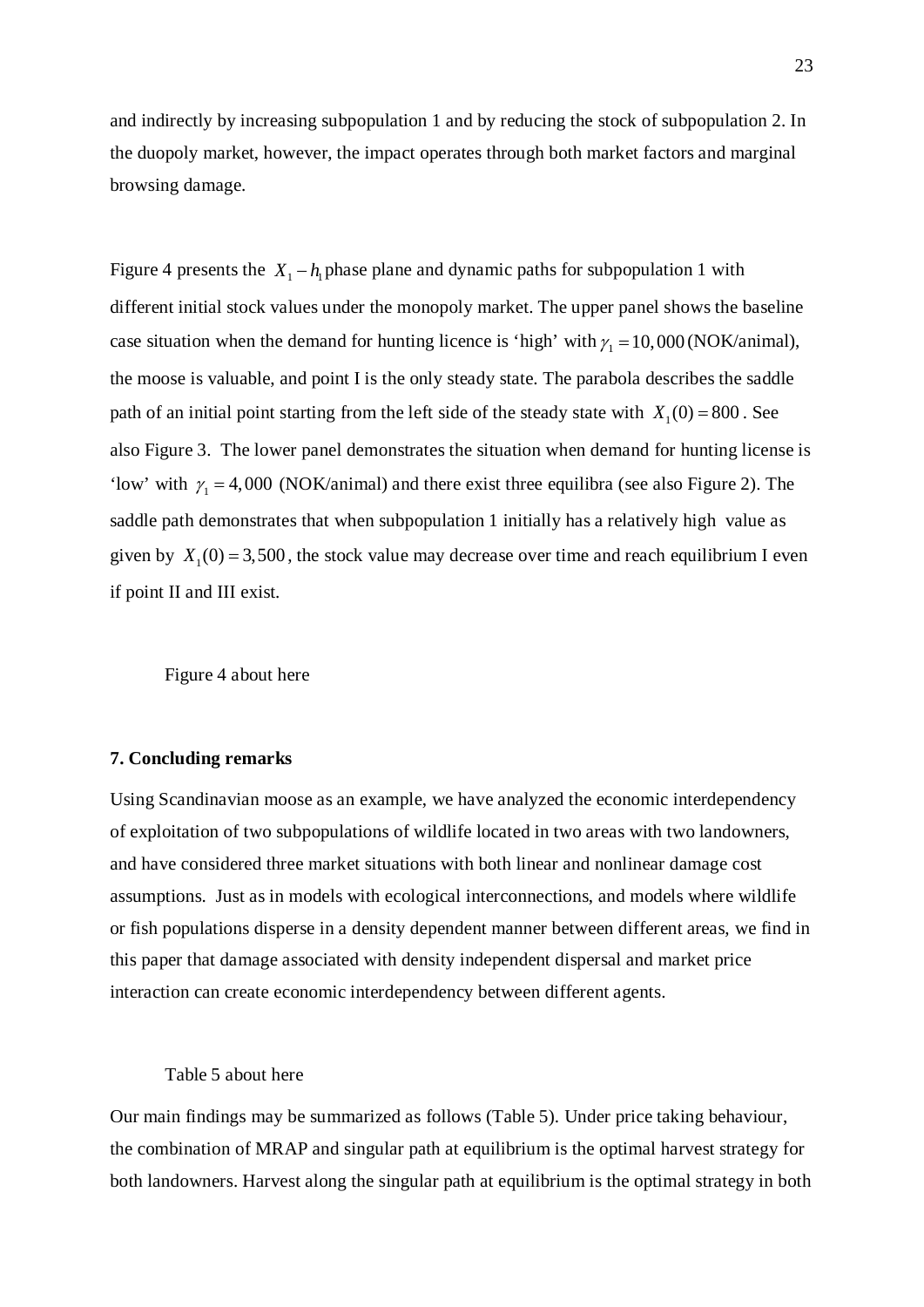monopoly and duopoly markets when moose are regarded as valuable. The stock and the harvest of the subpopulation that migrates in our model increases with dispersal rate in all the three markets, regardless of cost specification. Under price taking as well as monopoly pricing, when a linear damage function is assumed, optimal stock and its dynamic path for the non-migratory subpopulation whose landowner suffers from dispersal-associated browsing damage is not affected by the dispersal rate change of the other migratory subpopulation. The non-migratory subpopulation will decrease with a higher dispersal rate when the damage function is nonlinear. In the duopoly market, the stock and dynamic path of this subpopulation shift down under both linear and nonlinear cost functions, due to the effect of price interaction in addition to change in browsing damage. The result is robust in both equilibrium and dynamic states. We reach similar results as those in Staahler [1996] and Bulte and van Kooten [2002], showing that the market with perfect competition works in a more stockconservative manner than does a monopoly market. Nevertheless, our results are different from the findings in Halsema and Withagen [2008] due to the different type of stockdependent cost assumed in our model.

**Acknowledgments.** The authors thank Claire Armstrong, Runar Brännlund, Asle Gauteplass, Franz Wirl and two anonymous reviewers for constructive comments and suggestions on earlier versions of this paper. Thanks also to Cyndi Berck for language review.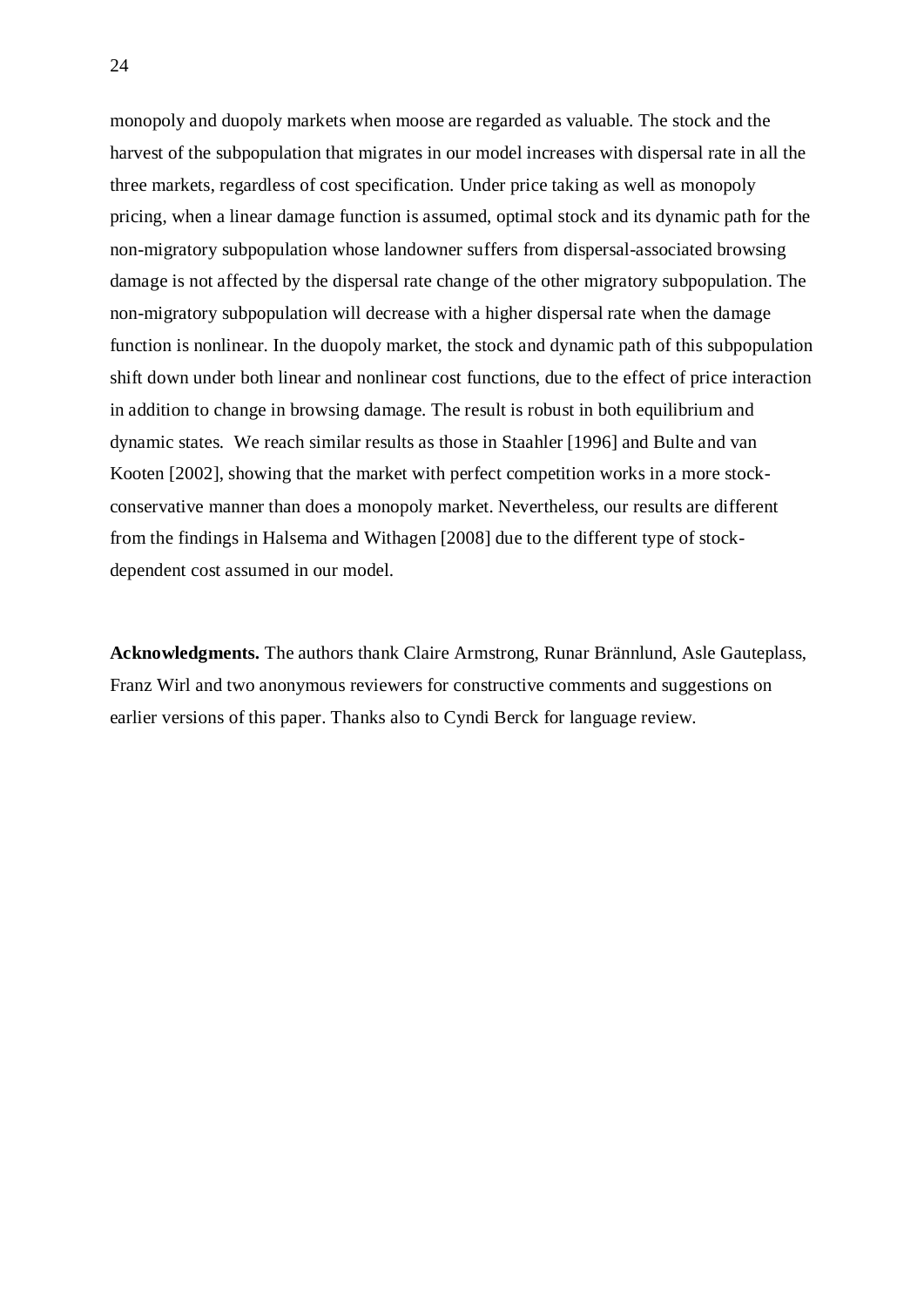## **References:**

C. Armstrong and A. Skonhoft [2005], *Marine reserves: A bio-economic model with asymmetric density dependent migration*, Ecological Economics 57, 466-476.

J. P. Ball, C. Nordengren and K. Wallin [2001], *Partial Migration by Large Ungulates: Characteristics of Seasonal Moose Alces alces Ranges in Northern Sweden*, Wildlife Biology 7 (1), 39-47.

W. A. Brock and D. Starrett [2003], *Managing systems with non-convex positive feedback*, Environmental & Resource economics 26, 575-602

E. Bulte and G. van Kooten [2002], *Downward sloping demand for environmental amenities and international compensation: elephant conservation and strategic culling*, Agricultural Economics 27, 15-22.

A. Charles and W. Reed [1985], *A bioeconomic analysis of sequential fisheries: Competition, coexistence, and optimal harvest allocation between inshore and offshore fleets*, Canadian Journal of Fisheries and Aquatic Sciences 42, 952-962.

C. W. Clark [1990], *Mathematical Bioeconomics: Optimal Management of Renewable Resources*, Second edition, John Wiley&Sons, Inc., Hoboken, New Jersey.

J. M. Conrad [1999], *The bioeconomics of marine sanctuaries,* Journal of Bioeconomics 1, 205-217.

E. Dockner, S. Jørgensen, N. V. Long, and G. Sorger [2000], *Differential games in economics and management science*, Cambridge University Press, Cambridge, UK.

A. Halsema and C. Withagen [2008], *Managing multiple fishery pools: property rights regimes and market structure*, Environmental and Development Economics 13, 775-794.

R. Hannesson [1983], *Optimal harvesting of ecologically interdependent fish species*, Journal of Environmental Economics and Management 10, 329-345.

R. D. Horan and E. H. Bulte [2004], *Optimal and Open Access Harvesting of Multi-Use Species in a Second-Best World*, Environmental and Resource Economics 28, 251-272.

E. Naevdal, J. O. Olaussen and A. Skonhoft [2011], *A bioeconomic model of trophy hunting, Ecological Economics* (in press).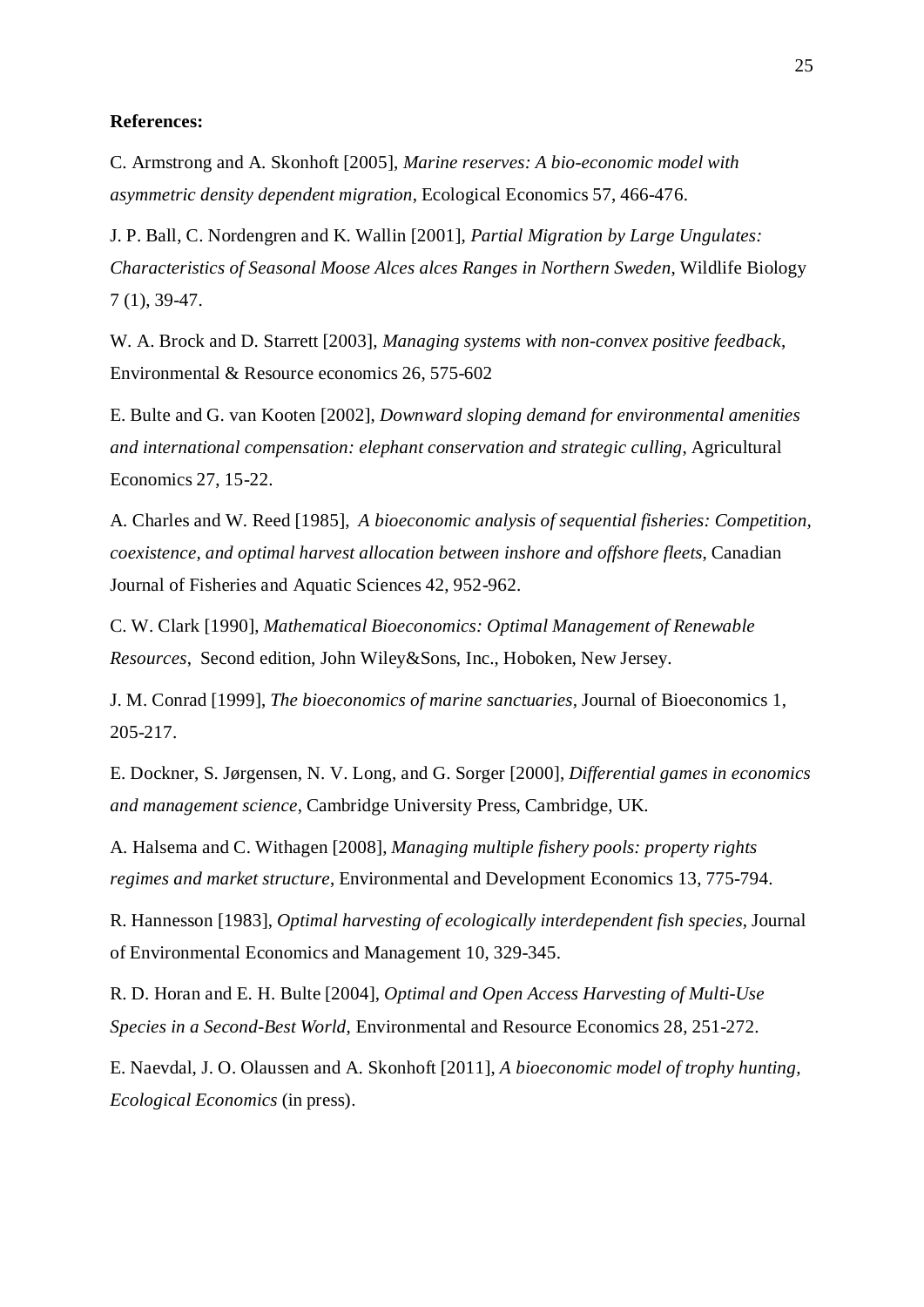E. Nilsen, T. Pettersen, H. Gundersen, A. Mysterud, J. Milner, E. Solberg, H. Andreassen and N. C. Stenseth [2005], *Harvesting strategies in presence of wolves. Spatially structured populations.* Journal of Applied Ecology 42, 389-399.

B. E. Saether, K. Solbraa, D. P. Sødal, and O. Hjeljord [1992], *Slutrapport Elg-Skog-Samfunn*, Forskningsrapport nr. 28, Norwegian Institute for Nature Research, Trondheim, Norway.

J. N. Sanchirico and J. E. Wilen [2001], *A bioeconomic Model of Marine Reserve Creation*, Journal of Environmental Economics and Management 42,257-276.

C. E. Schulz and A. Skonhoft [1996], *Wildlife Management, Land-Use and Conflicts*, Environment and Development Economics 1(3), 265-80.

A. R. E. Sinclair and P., Arcese [1995], *Serengeti II: Dynamics, Management and Conservation of Ecosystem*, Univ. Chicago Press, Chicago.

A. Skonhoft and J. O. Olaussen [2005], *Managing a migratory species that is both a value and a pest*, Land Economics 81(1), 34-50.

J. T. Solstad [2007], *The Spatial Distribution of Benefits and Costs of Wildlife Management: Moose versus Wolf in Norway*, *The Distributional Aspect of Scarcity*, PhD-thesis, Dep. of Economics, Norwegian University of Science and Technology, Trondheim.

F. Staahler [1996], *On international compensations for environmental stocks*, Environmental and Resource Economics 8, 1-13.

Statistics Norway [2011], Hunting Statistics (http://www.ssb.no/jakt\_fiske/)

Svenska Jägerforbundet [2009], Viltet. (http://www.jagareforbundet.se/viltvetande/artpresentation/alghistorik.asp and http://www.jagareforbundet.se/Viltet/Viltovervakningen/Algavskjutning/)

H. K. Wam and O. Hofstad [2007]), *Taking timber browsing damage into account: A density dependent matrix model for the optimal harvest of moose in Scandinavia*. Ecological Economics 62, 45-55

J. Wilen and G. Brown [1986], *Optimal recovery paths for perturbations of tropic level bio economic systems*, Journal of Environmental Economics and Management 13, 225-234.

F.Wirl and G. Feichtinger [2005], *History dependence in concave economies*, Journal of Economic Behavior & Organization 57, 390-407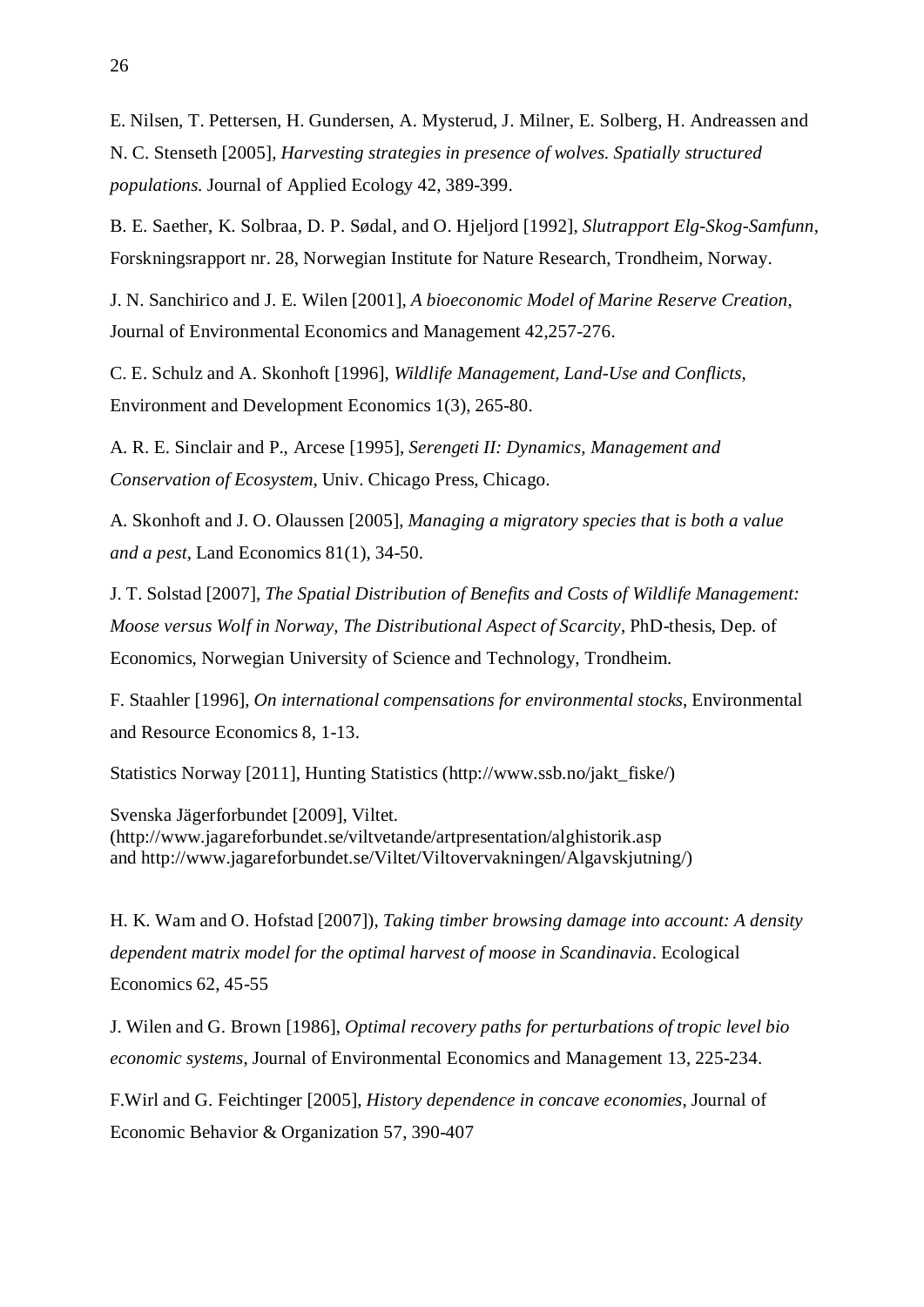J. Zivin, B. M. Hueth and D. Zilberman [2000], *Managing a multiple-use resource: the case of feral pig management in California Rangeland*, Journal of Environmental Economics and Management 39, 189-204.



**Area 1: Partly migratory subpopulation**

FIGURE 1: The moose migration pattern.

Figure note: Notice that our model (Equations (1)-(4)) is formulated in continuous time indicating that all events over the year cycle take place simultaneously.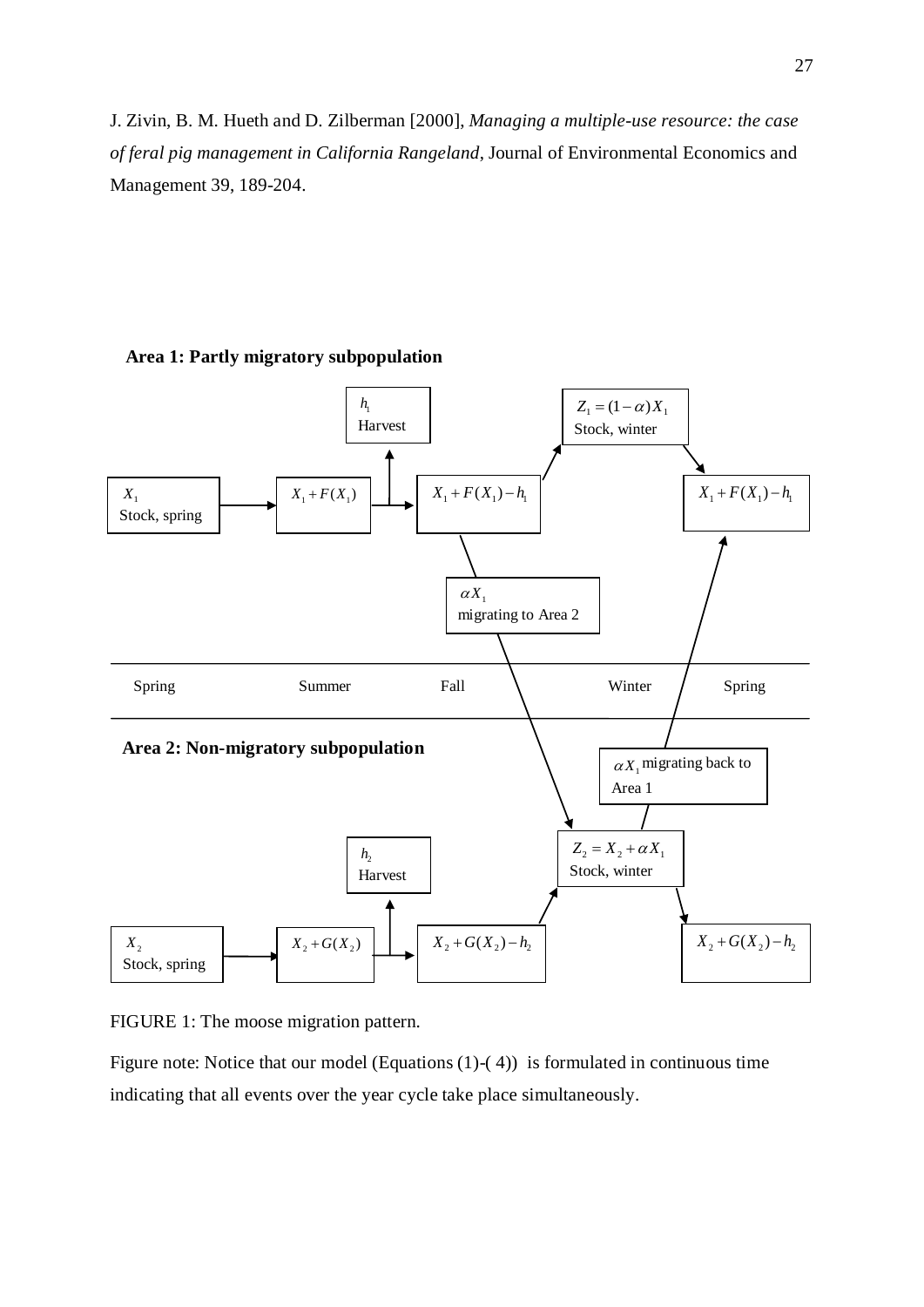

FIGURE 2. Isoclines of landowner 1's management problem under monopoly pricing. Solid lines with arrows indicate saddle paths.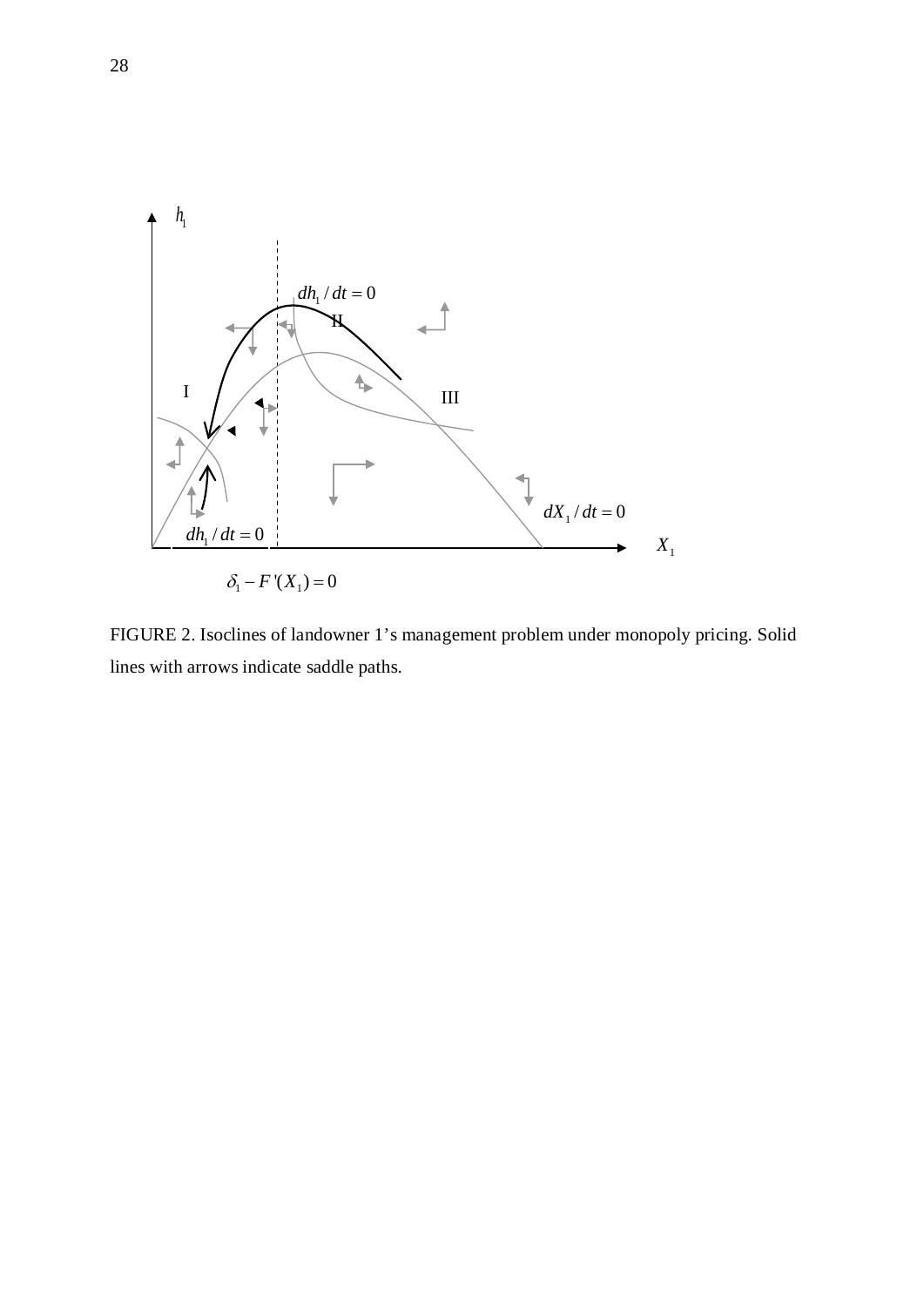

FIGURE 3. Transitional stock dynamics. Monopoly market and duopoly market. Constant marginal costs and different dispersal rates. Initial stock size  $X_1(0) = X_2(0) = 800$ . Straight lines: baseline value with dispersal rate,  $\alpha = 0.2$ . Lines with asterisk: high dispersal rate,  $\alpha = 0.4$ .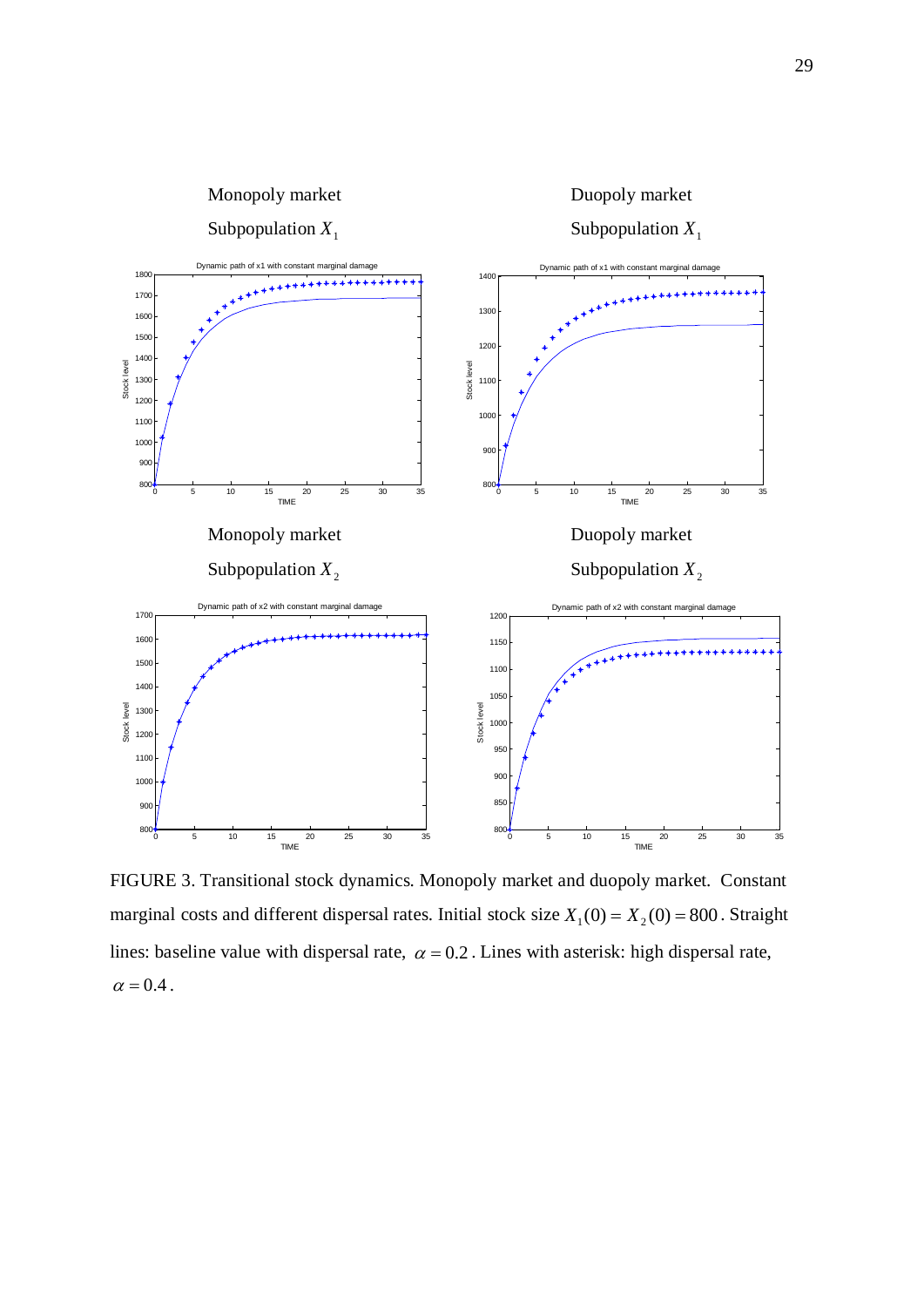

FIGURE 4. The  $X_1 - h_1$  phase planes with and saddle paths for subpopulation 1 with different initial points under monopoly market. Linear damage function is assumed. Upper panel: Moose regarded as valuable and demand for hunting licenses is 'high':  $\gamma_1 = 10,000$ (NOK/animal). Lower panel: Moose regarded as a pest and demand for hunting licenses is 'low':  $\gamma_1 = 4,000$  (NOK/animal). The straight dash-dot line: asymptote  $(\delta_1 - F') = 0$ . Curving dash-dot lines:  $h_1$ -isoclines. The dashed line:  $X_1$ -isocline. Lines with asterisk: saddle paths. Contours with solid line: current value Hamilton.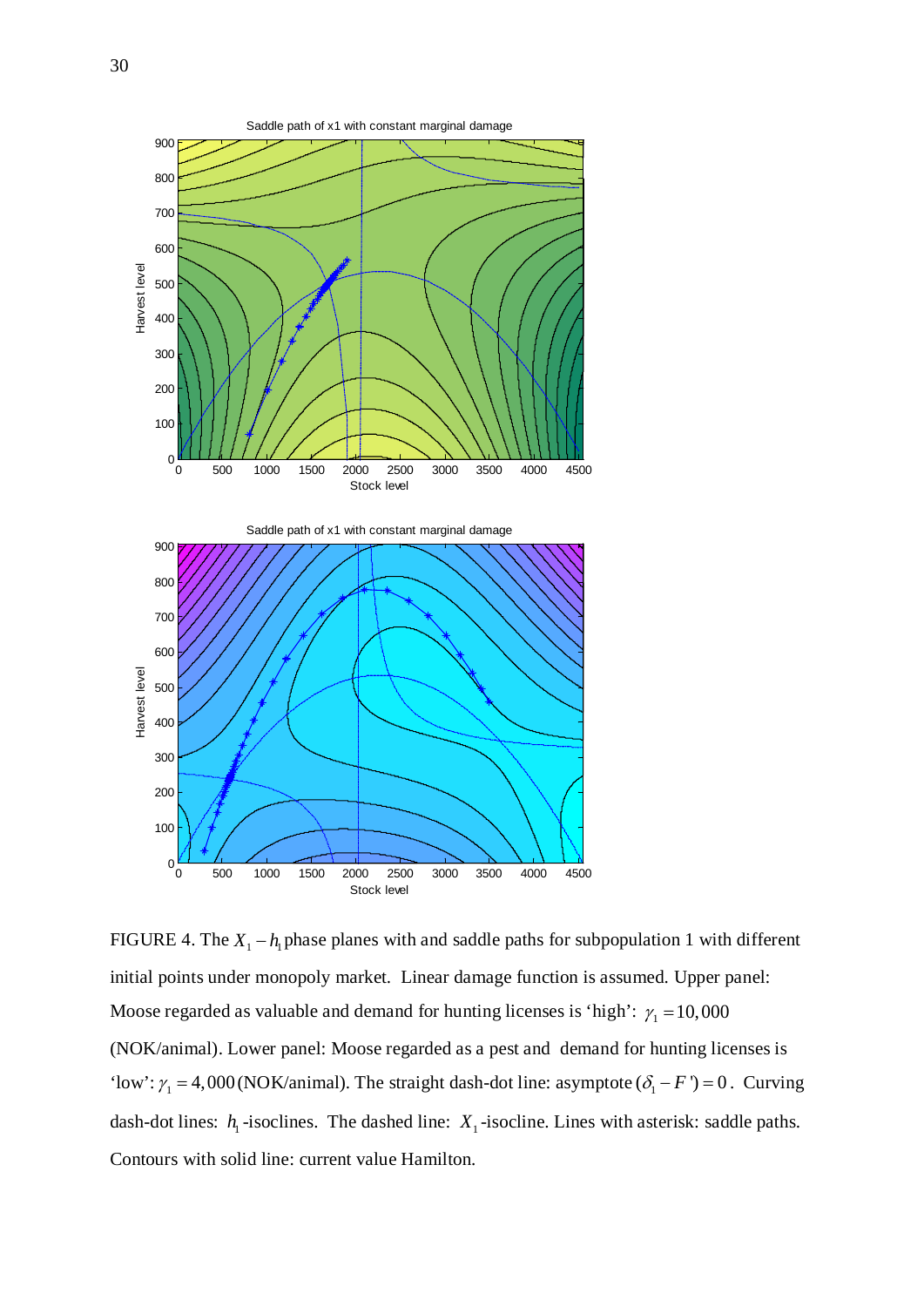| Parameter description                  | Value                                                                    |
|----------------------------------------|--------------------------------------------------------------------------|
|                                        |                                                                          |
| Intrinsic growth rate                  | $r = 0.47$                                                               |
| Carrying capacity                      | $K_1 = K_2 = 4,550$ (number of                                           |
|                                        | animals)                                                                 |
| Discount rent                          | $\delta_{\scriptscriptstyle{1}} = \delta_{\scriptscriptstyle{2}} = 0.05$ |
| Market price (price taking behaviour)  | $P = 5,000(NOK/animal)$                                                  |
| Slope parameter demand curve           | $\beta_1 = \beta_2 = 6.77$ (NOK/animal <sup>2</sup> )                    |
| Choke price demand curve               | $\gamma_1 = \gamma_2 = 10,000 (NOK/animal)$                              |
| Constant marginal damage coefficient   | $a_1 = a_2 = 290$ (NOK/animal)                                           |
| Increasing marginal damage coefficient | $b_1 = b_2 = 1.6$ (NOK/animal <sup>2</sup> )                             |
| Dispersal parameter                    | $\alpha = 0.2$                                                           |

TABLE 1. Baseline ecological and economic parameter values

TABLE 2. Steady states under price taking behaviour. Optimal harvest  $h_i^*$  (number of animals), stock level  $X_i^*$  (number of animals) and profit  $\pi_i^*$  (in 1,000 NOK)

|                     | Constant marginal damage |                |                | Increasing marginal damage |                |                |
|---------------------|--------------------------|----------------|----------------|----------------------------|----------------|----------------|
|                     | $\alpha = 0$             | $\alpha = 0.2$ | $\alpha = 0.4$ | $\alpha = 0$               | $\alpha = 0.2$ | $\alpha = 0.4$ |
| $X_1^*$             | 1,752                    | 1,808          | 1,865          | 798                        | 1,021          | 1,305          |
| $X_2^*$             | 1,752                    | 1,752          | 1,752          | 798                        | 674            | 480            |
| $h_1^*$             | 506                      | 512            | 517            | 309                        | 372            | 437            |
| $h_2^*$             | 506                      | 506            | 506            | 309                        | 270            | 202            |
| $\pi_1^*$           | 2,024                    | 2,141          | 2,262          | 1,037                      | 1,327          | 1,697          |
| $\ast$<br>$\pi_{2}$ | 2,024                    | 1,919          | 1,808          | 1,037                      | 732            | 206            |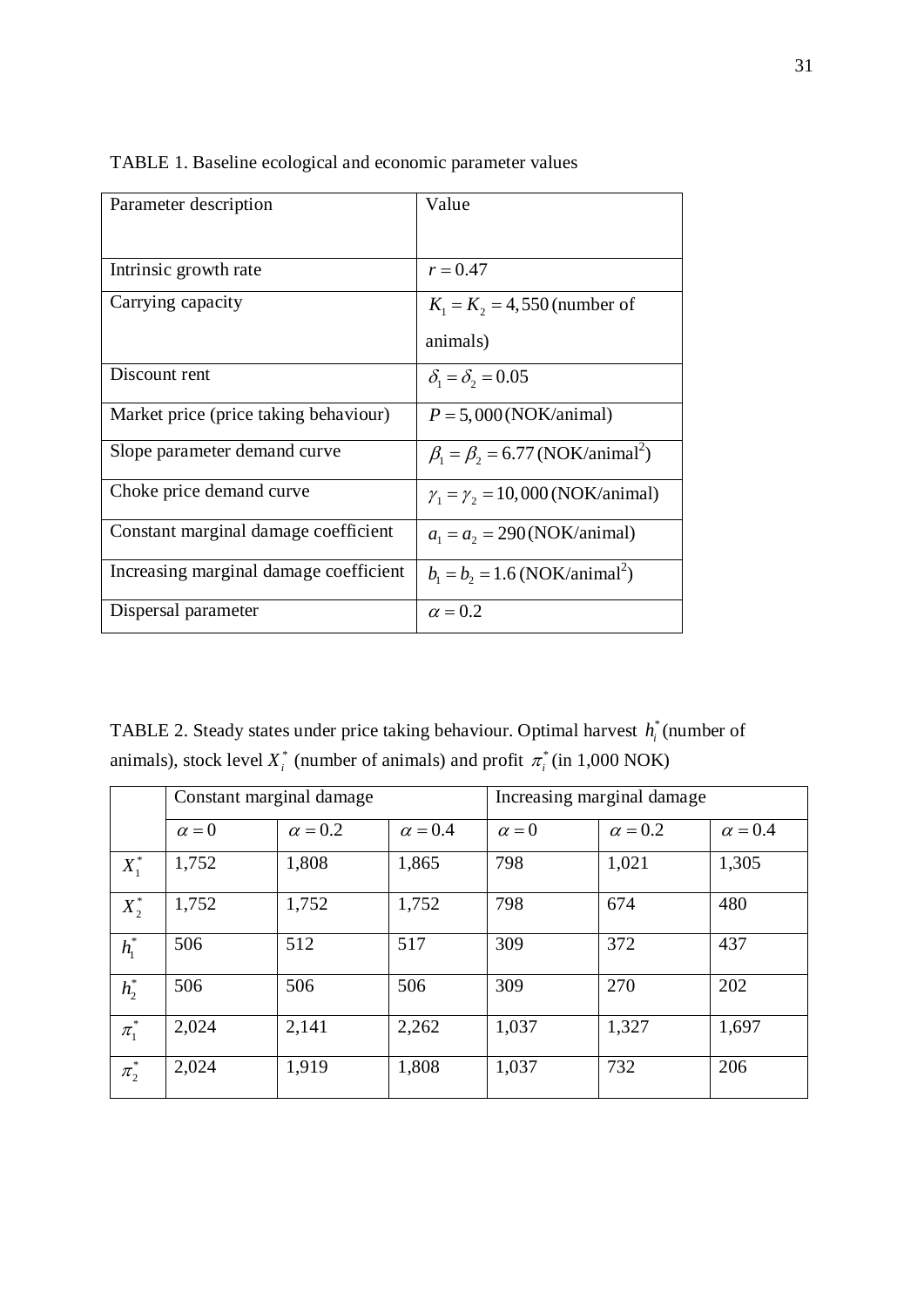|                     | Constant marginal damage |                |                | Increasing marginal damage |                |                |
|---------------------|--------------------------|----------------|----------------|----------------------------|----------------|----------------|
|                     | $\alpha = 0$             | $\alpha = 0.2$ | $\alpha = 0.4$ | $\alpha = 0$               | $\alpha = 0.2$ | $\alpha = 0.4$ |
| $X_1^*$             | 1,616                    | 1,687          | 1,764          | 852                        | 1,018          | 1,231          |
| $X_2^*$             | 1,616                    | 1,616          | 1,616          | 852                        | 767            | 654            |
| $h_1^*$             | 490                      | 499            | 508            | 326                        | 371            | 422            |
| $h_2^*$             | 490                      | 490            | 490            | 326                        | 300            | 263            |
| $\ast$<br>$\pi_{1}$ | 2,806                    | 2,913          | 3,026          | 1,960                      | 2,248          | 2,578          |
| $\ast$<br>$\pi_{2}$ | 2,806                    | 2,708          | 2,601          | 1,960                      | 1,637          | 1,110          |

TABLE 3. Steady states monopoly market when moose are regarded as valuable. Optimal harvest  $h_i^*$  (number of animals), stock level  $X_i^*$  (number of animals) and profit  $\pi_i^*$  (in 1,000 NOK)

TABLE 4. Steady statesduopoly market when moose are regarded as valuable. Optimal harvest  $h_i^*$  (number of animals), stock level  $X_i^*$  (number of animals) and profit  $\pi_i^*$  (in 1,000 NOK)

|           | Constant marginal damage |                |                | Increasing marginal damage |                |                |
|-----------|--------------------------|----------------|----------------|----------------------------|----------------|----------------|
|           | $\alpha = 0$             | $\alpha = 0.2$ | $\alpha = 0.4$ | $\alpha = 0$               | $\alpha = 0.2$ | $\alpha = 0.4$ |
| $X_1^*$   | 1,181                    | 1,260          | 1,354          | 718                        | 880            | 1,104          |
| $X_2^*$   | 1,181                    | 1,158          | 1,133          | 718                        | 618            | 481            |
| $h_1^*$   | 411                      | 428            | 447            | 284                        | 334            | 393            |
| $h_2^*$   | 411                      | 406            | 400            | 284                        | 251            | 202            |
| $\pi_1^*$ | 1,480                    | 1,572          | 1,672          | 1,336                      | 1,619          | 1,995          |
| $\pi_2^*$ | 1,480                    | 1,358          | 1,221          | 1,336                      | 1,012          | 527            |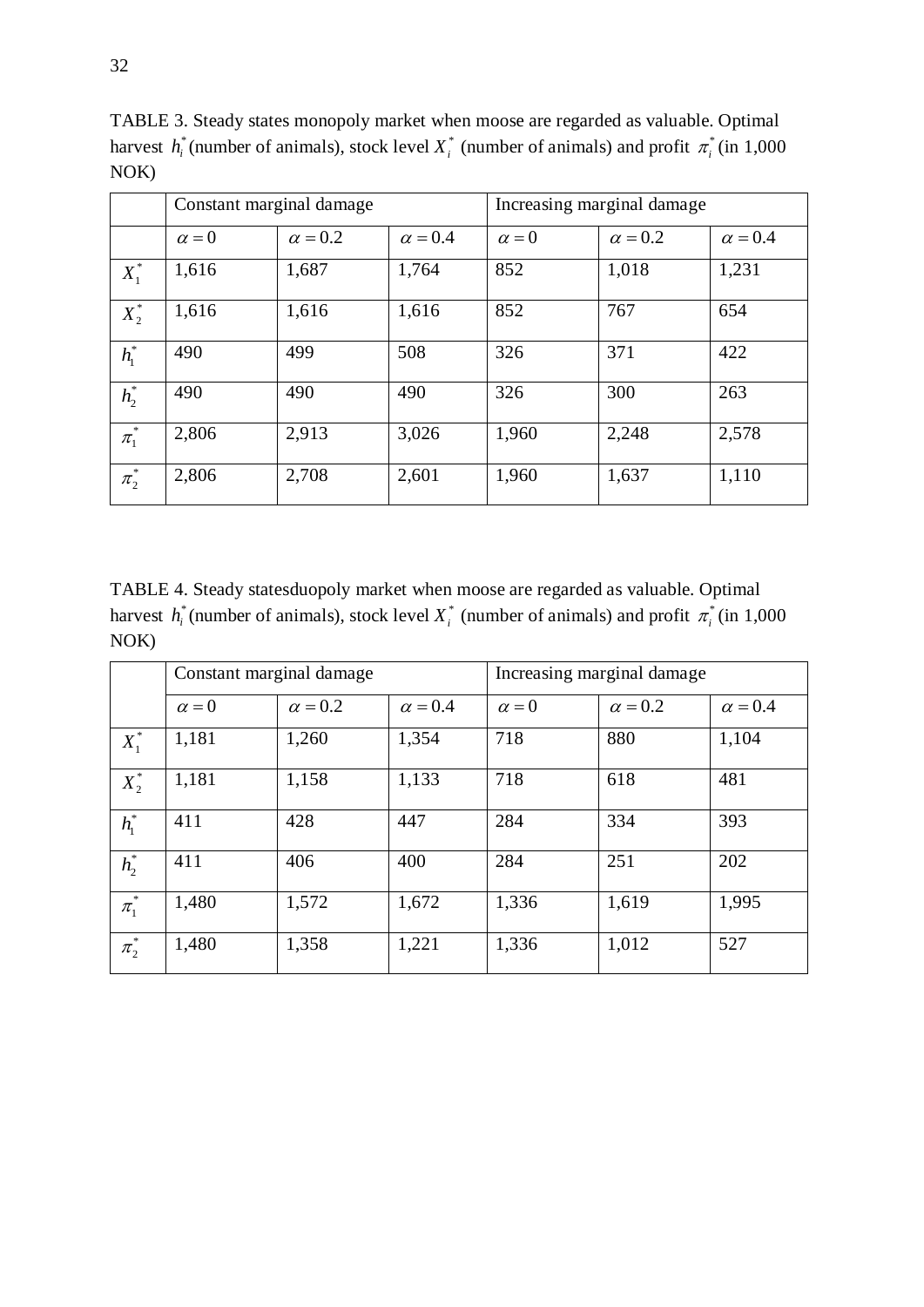|                | Optimal harvest<br>strategies | The impact of migration rate on optimal stocks for |            |                     |  |
|----------------|-------------------------------|----------------------------------------------------|------------|---------------------|--|
|                |                               | subpopulation 1 and subpopulation 2                |            |                     |  |
|                |                               | Constant marginal                                  |            | Increasing marginal |  |
|                |                               | damage                                             |            | damage              |  |
|                |                               | $X_1^*$                                            | $X_2^*$    | $X_1^*$             |  |
| Market with    | Combination of                |                                                    | <b>Not</b> |                     |  |
| fixed price    | MRAP and singular             | $^{+}$                                             | affected   | $\, + \,$           |  |
|                | path                          |                                                    |            |                     |  |
| Monopoly       | The singular path             |                                                    | <b>Not</b> |                     |  |
| market         |                               | $^{+}$                                             | affected   | $\pm$               |  |
|                |                               |                                                    |            |                     |  |
| Duopoly market | The singular path             |                                                    |            | $\pm$               |  |

TABLE 5.Summary of optimal harvest strategies and impacts on optimal steady state stocks. Moose are considered as valuable in the monopoly as well as duopoly market situation.

Table note: + indicates positive impact; - indicates negative impact.

## **Appendix**

In this appendix we look at the properties of the Hamiltonian and stability conditions in the monopoly case for landowner 1 (area 1). We first find  $\partial^2 H_1 / \partial h_1^2 = P_1'(h_1) + P_1''(h_1)h_1 + P_1'(h_1) = 2P_1'(h_1) + P_1''(h_1)h_1 < 0$  due to concavity of the revenue function. With linear demand function, it simplifies further to  $\partial^2 H_1 / \partial h_1^2 = 2P_1'(h_1) < 0$ . We next find  $\partial^2 H_1 / \partial X_1^2 = -(1 - \alpha)^2 D_1''((1 - \alpha)X_1) + \lambda_1 F''(X_1)$ .

When the moose are regarded valuable and  $\lambda_1 = P_1(h_1) + P_1(h_1)h_1 > 0$ , we have  $\partial^2 H_1 / \partial X_1^2 < 0$ as the damage function is convex and the natural growth function is concave. Because of  $\partial^2 H_1 / \partial h_1 \partial X_1 = 0$ , the determinant of the Hessian matrix is positive and the Hamiltonian is concave in the stock and control variables, and hence equilibrium point I represent a (local) maximum point.

In the pest case with  $\lambda_1 = P_1(h_1) + P_1'(h_1)h_1 < 0$ , the sign of  $\partial^2 H_1 / \partial X_1^2$  is general unclear. However, under the assumption of linear damage function, i.e.  $D_1$  " $((1 - \alpha)X_1) = 0$ , we find  $\partial^2 H_1 / \partial X_1^2 = \lambda_1 F''(X_1) > 0$ . Therefore, the determinant of the Hessian is negative and the extremes II and III representing the pest case are not maximums, but of the saddle type. When damage is nonlinear, i.e.  $D_1$  " $((1-\alpha)X_1) > 0$ , the sign of  $\partial^2 H_1 / \partial X_1^2$  depends on the parameter values of the damage function and the population growth function. If the damage function is weakly convex, we also reach the conclusion that the Hamiltonian is not concave but has saddle point properties. If the damage function is strongly convex, the Hamiltonian could still be concave in the stock and control variables. Similar reasoning applies to landowner 2 and area 2.